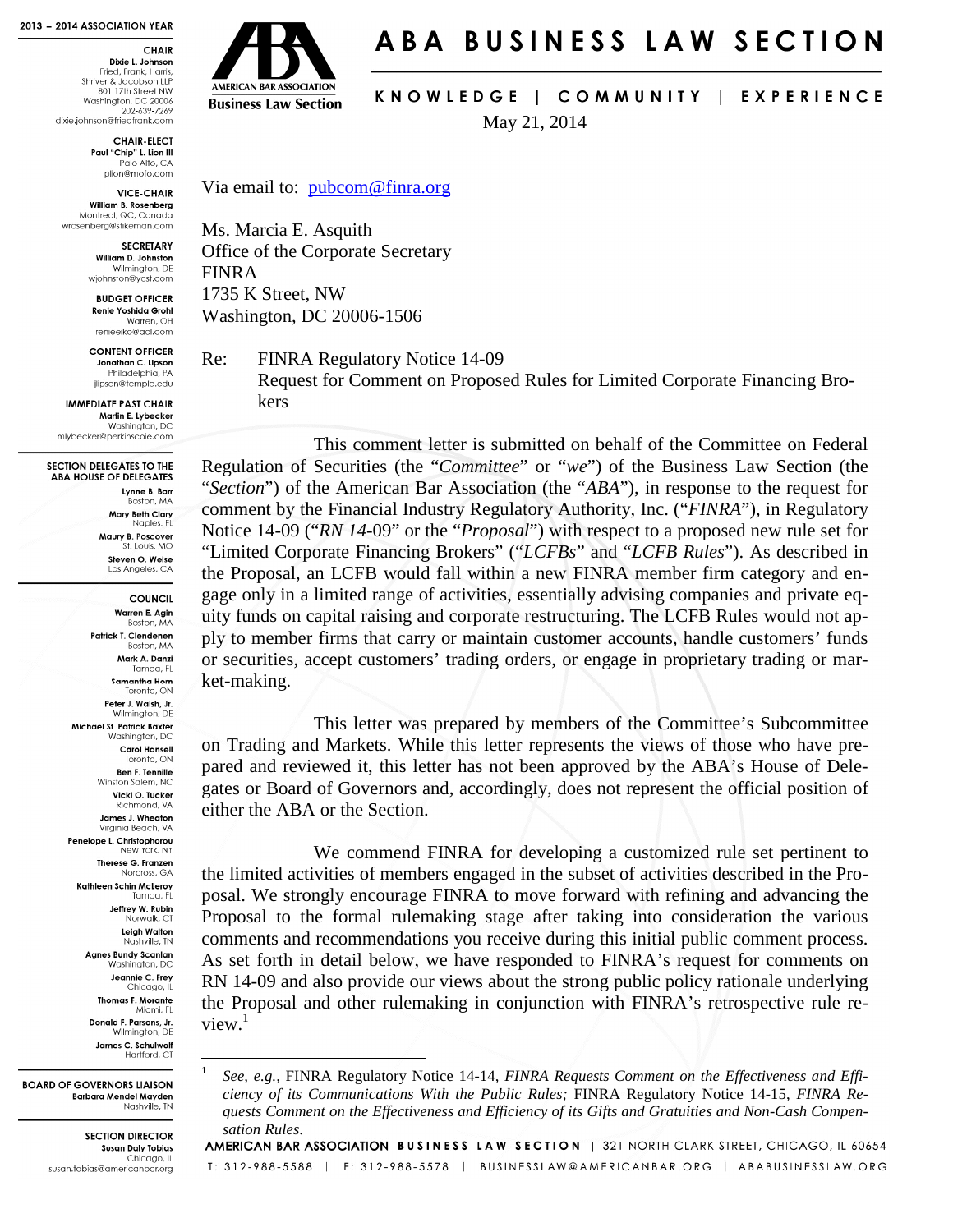FINRA May 21, 2014 Page 2 of 19

\_\_\_\_\_\_\_\_\_\_\_

### **General Comments**

 FINRA requested comment on all aspects of the LCFB Rules, including any impact on institutional customers and issuers, potential costs and burdens that the Proposal could impose on LCFBs, and any cost savings and reduced burdens that the proposal would create for LCFBs. FINRA also requested comment on whether LCFBs should be subject to other requirements in the transitional and consolidated FINRA rulebook (together, the "*FINRA Rules*"). Set forth below are our general comments regarding the Proposal as well as other observations regarding FINRA's rulemaking process, followed by our more specific comments with respect to the proposed LCFB Rules.

 As a general matter, we believe FINRA should give careful consideration to the impact of the LCFB Rules, as well as existing rules, on smaller, limited, and non-traditional firms including "finders", merger and acquisition intermediaries, advisers, and business brokers (collectively, "*M&A brokers*"), and private fund placement agents. These types of members would, in our view, be the most likely to benefit from and utilize the relief created by the Proposal. Accordingly, our comments are primarily focused on the LCFB Rules as relevant to these members. We also believe FINRA should take into consideration the potential impact of the Proposal—and, as importantly, the failure to move forward with it—upon the availability of capitalraising and business brokerage services to smaller privately held companies and private funds. These types of customers are most often served by smaller, limited, and non-traditional members.

 Particularly in the context of the LCFB Rules and ideally in all of the FINRA Rules, we believe FINRA should more clearly differentiate between capital-raising and M&A brokerage services, which are two very different types of securities-related activities and are accompanied by correspondingly different "investor protection" considerations. We also believe the FINRA Rules need to better accommodate limited brokerage service business models, such as members that place private fund securities with "institutional investors", as we suggest that term be redefined. There are important contextual distinctions between private and public companies, private and public offerings, active versus passive investors, and sophisticated institutional investors staffed by professional managers, yet the FINRA Rules largely combine these securities-related activities together making it challenging for member firms to parse these rules for those requirements applicable to their particular activities.

 With these considerations in mind, we believe several of the proposed LCFB simplifications do not go far enough to be meaningful to either smaller FINRA member firms or the smaller business issuers and owners intended to be served by the Proposal. We also believe FINRA should give greater consideration to the overall complexity and largely retail brokerage orientation of the FINRA Rules in general. As reported in its 2012 Year in Review and Annual Financial Report, FINRA has embarked upon a more structured analysis of the costs and benefits of new and existing rules. We commend those efforts, particularly since the economic impact of the FINRA Rules on smaller member firms and the smaller privately owned companies they commonly serve have not, in the view of many industry participants, been given adequate con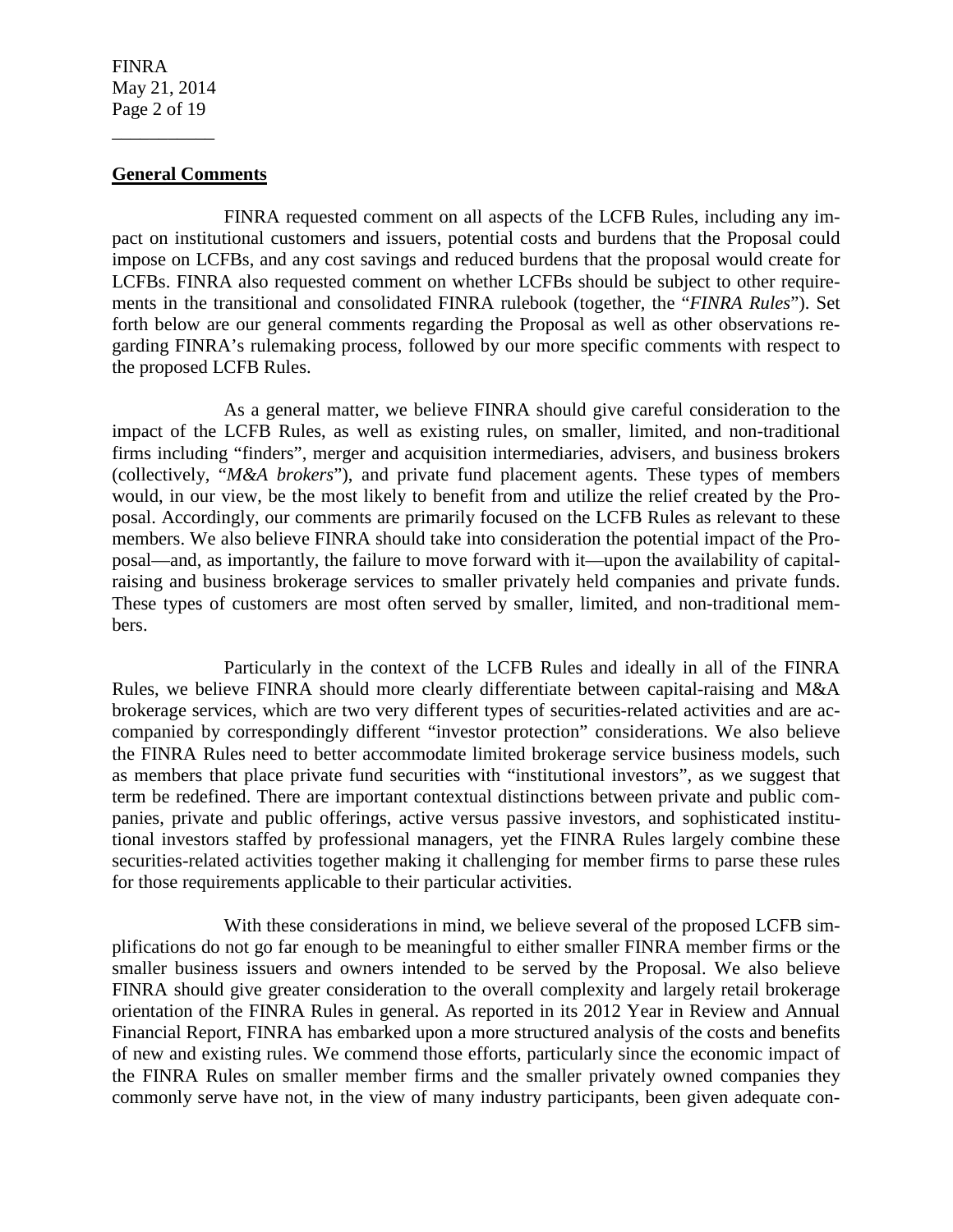FINRA May 21, 2014 Page 3 of 19

\_\_\_\_\_\_\_\_\_\_\_

sideration. Smaller firms and the smaller business issuers they serve often do not have the awareness of rulemaking proceedings, the financial or managerial resources to devote, or the regulatory expertise to submit comment letters on FINRA's rulemaking proposals. The Securities and Exchange Commission (the "*SEC*") is by law subject to rigorous economic and competitive analytical requirements in its rulemaking. Since Congress and the SEC have delegated substantial regulatory authority to FINRA (and since FINRA membership is effectively mandated for nearly all SEC-registered broker-dealers<sup>2</sup>), the same standards for economic and competitive analysis should be applied to FINRA's rulemaking and should be evaluated by the SEC as if it were its own when acting on those rulemaking proposals.

 This Proposal, together with FINRA's retrospective rule review, are critically important to the securities industry, institutional investors and, as importantly, other stakeholders, including (1) privately held companies seeking to raise capital to start, grow, acquire, or sell businesses; (2) owners of privately held companies seeking to sell, and prospective buyers seeking to buy, smaller businesses; and ultimately (3) employees who depend on those privately owned businesses for their livelihoods. Similarly, venture capital and private equity funds, business development companies, and similar privately-raised pools of capital are critically important financial resources for privately held companies at various stages of their development. These types of professionally-staffed institutional investors are well-equipped to do their own due diligence, economic and financial analysis, and evaluation of privately owned businesses and thereby to more effectively provide corporate financing or acquire a controlling interest in a portfolio company. Participation in these transactions by well-managed pooled investment vehicles reduce some of the risks associated with small business enterprises for the benefit of their own investors through diversification of their portfolios of corporate financings and acquisitions, and so as a matter of public policy should be strongly encouraged.

 FINRA's regulation of securities-related services has a direct and substantial impact on each of these stakeholders whose interests are often not well articulated in the context of broker-dealer regulation or rulemaking. Addressing several areas of particular concern will require FINRA's coordination with the SEC and a joint evaluation of how their respective rules impact the securities-related services available to smaller private business issuers and owners. These stakeholders depend on and benefit from the professional services provided by intermediaries that are, or by law should be, registered and regulated as broker-dealers under Section 15 of the Securities Exchange Act of 1934, as amended ("Exchange Act"), and related rules. The statutory definition of "broker" and related interpretations and guidance issued by the SEC and its staff<sup>3</sup> encompass a broad range of securities-related activities subsumed within the traditional

 $\frac{1}{2}$  *See* Section 15(b)(8) under the Securities Exchange Act of 1934, as amended, which provides: "It shall be unlawful for any registered broker or dealer to effect any transaction in, or induce or attempt to induce the purchase or sale of, any security (other than commercial paper, bankers' acceptances, or commercial bills), unless such broker or dealer is a member of a securities association registered pursuant to section 15A of this title or effects transactions in securities solely on a national securities exchange of which it is a member." FINRA is the only registered securities association at present.

<sup>3</sup> *See* Exchange Act Section 3(a)(4). *See also* SEC Staff *Guide to Broker-Dealer Registration,* available at: http://www.sec.gov/divisions/marketreg/bdguide.htm; SEC staff no-action letters cited in the American Bar As-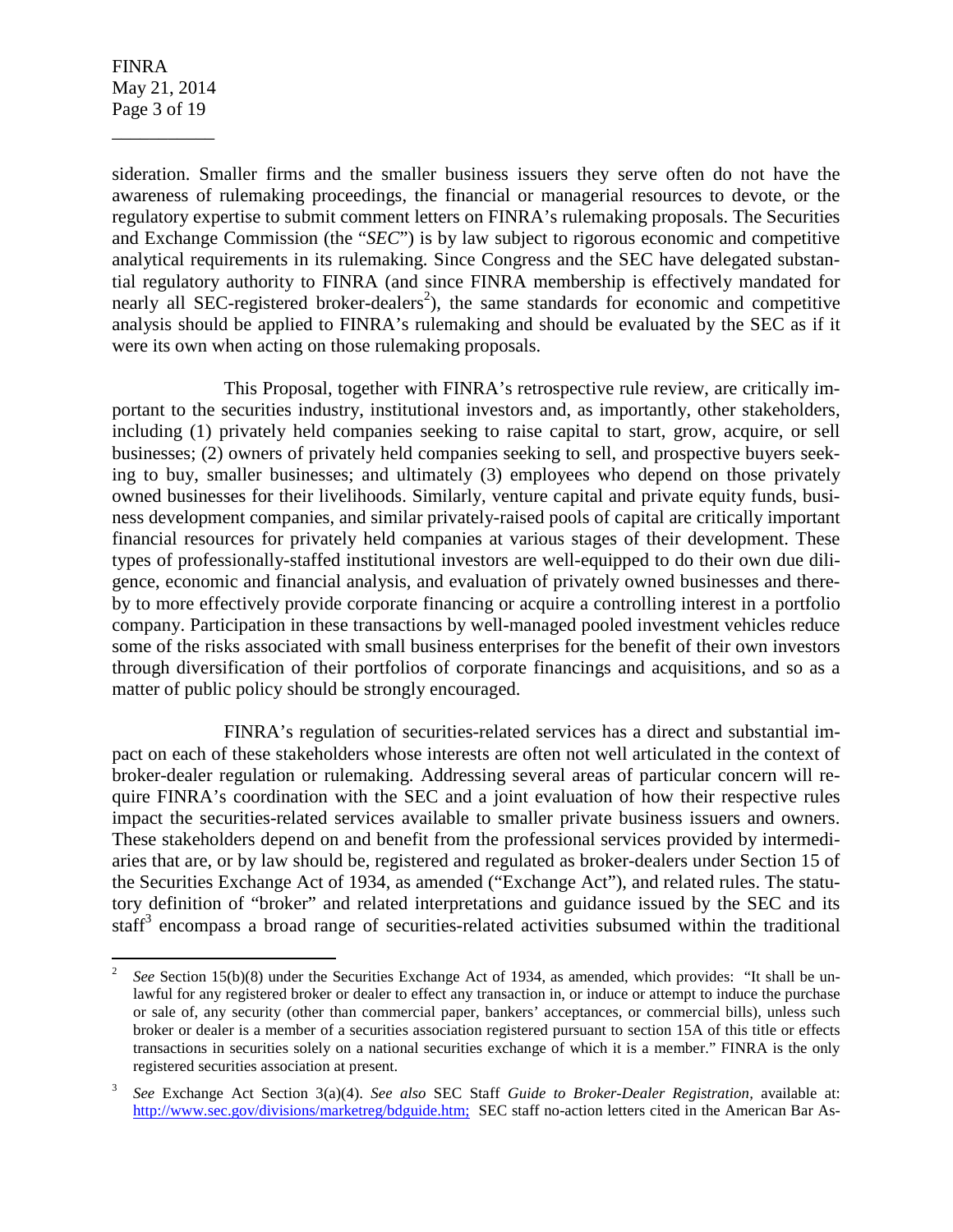FINRA May 21, 2014 Page 4 of 19

\_\_\_\_\_\_\_\_\_\_\_

 $\overline{a}$ 

bundles of services characterized as an "investment banking or securities business" as that phrase is used throughout FINRA's By-Laws and the FINRA Rules.<sup>4</sup> Yet these stakeholders do not necessarily want, nor can they afford, the services offered by traditional full-service broker-dealers.

 Understandably, FINRA's By-Laws and the FINRA Rules have been written and have evolved largely based on the paradigm of a member being engaged in investment banking or securities business because, historically, the majority of FINRA members were engaged in either or both of these types of activities. When FINRA was first organized, its membership was voluntary and was likely far more homogeneous than the demographics of its membership today. The resulting "one-size fits all" system of regulation with its related complexity of compliance requirements and associated costs may inhibit—or even preclude—providing more limited and more affordable securities-related services needed by smaller privately held companies and their owners. As a result, those services may be either provided unlawfully by unregistered persons or not provided at all.

 For example, smaller privately held companies may seek capital from a small number of investors and only seek initial introductions to those prospects. Similarly, some larger privately held companies may seek institutional corporate financing through a negotiated transaction that involves its issuance of custom-tailored securities to a single professional investor, such as a private fund or insurance company. Commonly in these instances, the broker does not handle, even momentarily, the issuer's securities or the investor's cash and so no custody-related investor protection, SIPC, or anti-money laundering considerations appear to be implicated. Typically, in these transactions the broker has not undertaken any financial obligation to the issuer or investor and yet a panoply of net capital and operational rules still apply, including those requiring GAAP accounting, quarterly financial reporting, audited financial statements, employment of a financial and operations principal, and anti-money laundering procedures. Each of these requirements imposes a substantial on-going compliance cost, but without any apparent investor protection benefit given this limited service context.

 Similarly, the owners of smaller private companies eventually need assistance in preparing for sale, finding buyers, and transitioning ownership. Small business sales are commonly structured as cash-for-assets transactions and do not involve securities or related regulation; however, for various reasons, in some transactions the parties may choose to convey ownership through the transfer of the company's securities—a stock sale or exchange through a merger or other business combination. The same economic objective of the parties—conveying ownership of the business—can have vastly different regulatory consequences to the M&A broker de-

sociation, Business Law Section, *Report and Recommendations of the Private Placement Broker-Dealer Task Force* (2005), available on the SEC's web site at http://sec.gov/info/smallbus/2009gbforum/abareport062005.pdf ("*ABA PPB Report*").

<sup>4</sup> FINRA By-Laws, Article I, paragraph (u) defines the phrase "investment banking or securities business" as "the business, carried on by a broker, dealer, or municipal securities dealer (other than a bank or department or division of a bank), or government securities broker or dealer, of *underwriting or distributing issues of securities, or of purchasing securities and offering the same for sale as a dealer, or of purchasing and selling securities upon the order and for the account of others*" (emphasis added).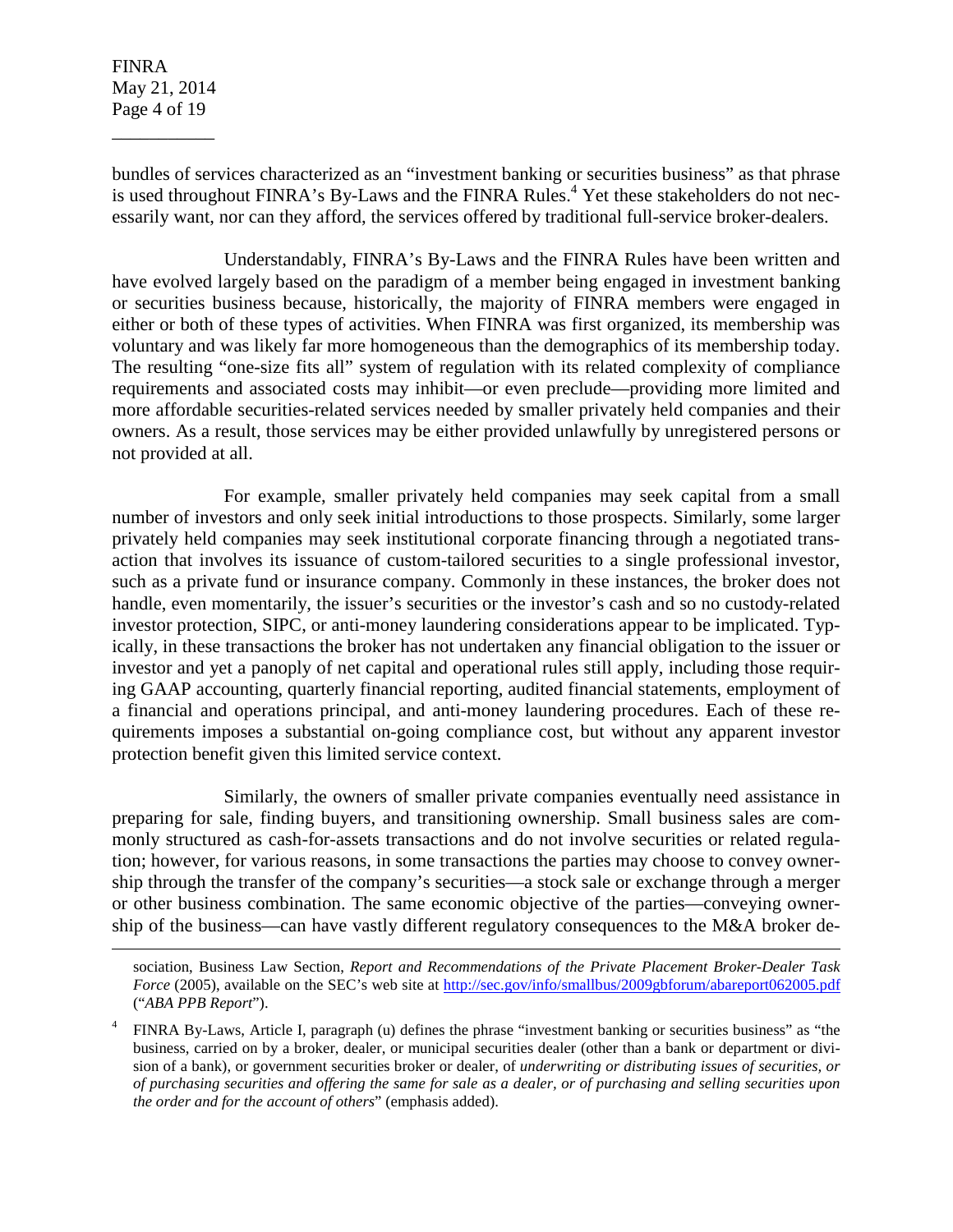FINRA May 21, 2014 Page 5 of 19

\_\_\_\_\_\_\_\_\_\_\_

 $\overline{a}$ 

pending on the parties' choice of transaction structure. Even if a member's securities-related activities are limited to making introductions of investors to issuers or brokering the sale of business, under existing rules the member must maintain substantially all of the compliance infrastructure required of a member firm offering the full range of brokerage services.<sup>5</sup>

 The organization and sheer complexity of the FINRA Rules is a concern. For example, "investment banking" is a term used in FINRA's By-Laws and the FINRA Rules, but it is not defined as a stand-alone activity for purposes of general applicability in the FINRA rulebook.<sup>6</sup> Most references to this term in the FINRA rulebook occur where the phrase "investment banking or securities business" is used conjunctively, thus underscoring the particular provision's application to both sets of activities. Other provisions are simply silent, and so presumed to apply to both sets of activities, yet do not necessarily appear to be relevant to both activities as noted below. In only a few of those instances does the term "investment banking" stand on its own in application to a subset of regulated activities.<sup>7</sup> As a consequence, every member regardless of size, scope of activities, or resources must fully comprehend, monitor for changes, and apply FINRA's By-Laws and virtually all of the FINRA Rules to their "investment banking or securities business".

 Analyzing how the FINRA Rules do and do not apply in a limited, non-traditional context is sometimes difficult, even for experienced securities counsel. Existing rules, perhaps for historical reasons that are no longer applicable, do not appear to distinguish between capitalraising where protecting passive investors is a paramount consideration, and M&A transactions where sellers and buyers of privately owned companies control and actively run those businesses and where buyers perform substantial self-directed pre-purchase due diligence because they will control and run the business after closing. FINRA's "know your customer" and "suitability" rules as applied to "customers" who are passive investors make little sense when applied to business sales and M&A transactions.<sup>8</sup> How does a member demonstrate the customer-specific suitability of an M&A transaction to a prospective business seller or buyer?<sup>9</sup> Many small business

<sup>5</sup> This assumes that the intermediary is, in fact, SEC-registered and not relying on SEC staff no-action letters to avoid broker-dealer registration. The limitations and impact of these no-action letters is discussed later in this letter.

<sup>6</sup> The term "investment banking services" is defined is FINRA Rule 2711, *Research Analysts and Research Reports*, but only for purposes of that specific rule. FINRA Rule  $2711(a)(3)$  provides "[i]nvestment banking services" include, without limitation, acting as an underwriter or participating in a selling group in an offering for the issuer; acting as a financial adviser in a merger or acquisition; providing venture capital, equity lines of credit, private investment, public equity transactions (PIPEs) or similar investments; or serving as placement agent for the issuer."

<sup>7</sup>  *See, e.g.,* NASD Rule 1032(i)(defining the registration and qualifications category of "Limited Representative— Investment Banking"); FINRA Rule 2711, *Research Analysts and Research Reports*; and FINRA Rule 5110, *Corporate Financing Rule—Underwriting Terms and Arrangements*.

<sup>8</sup> *See* FINRA Rule 2090, *Know Your Customer*, and FINRA Rule 2111, *Suitability*; *see also* subsection (b)(4) of FINRA Rule 0160, *Definitions* and SEC Rule 15c1-1, *Definitions*.

<sup>9</sup> *See, e.g.*, Regulatory Notice 10-22, *Obligation of Broker-Dealers to Conduct Reasonable Investigations in Regulation D Offerings*.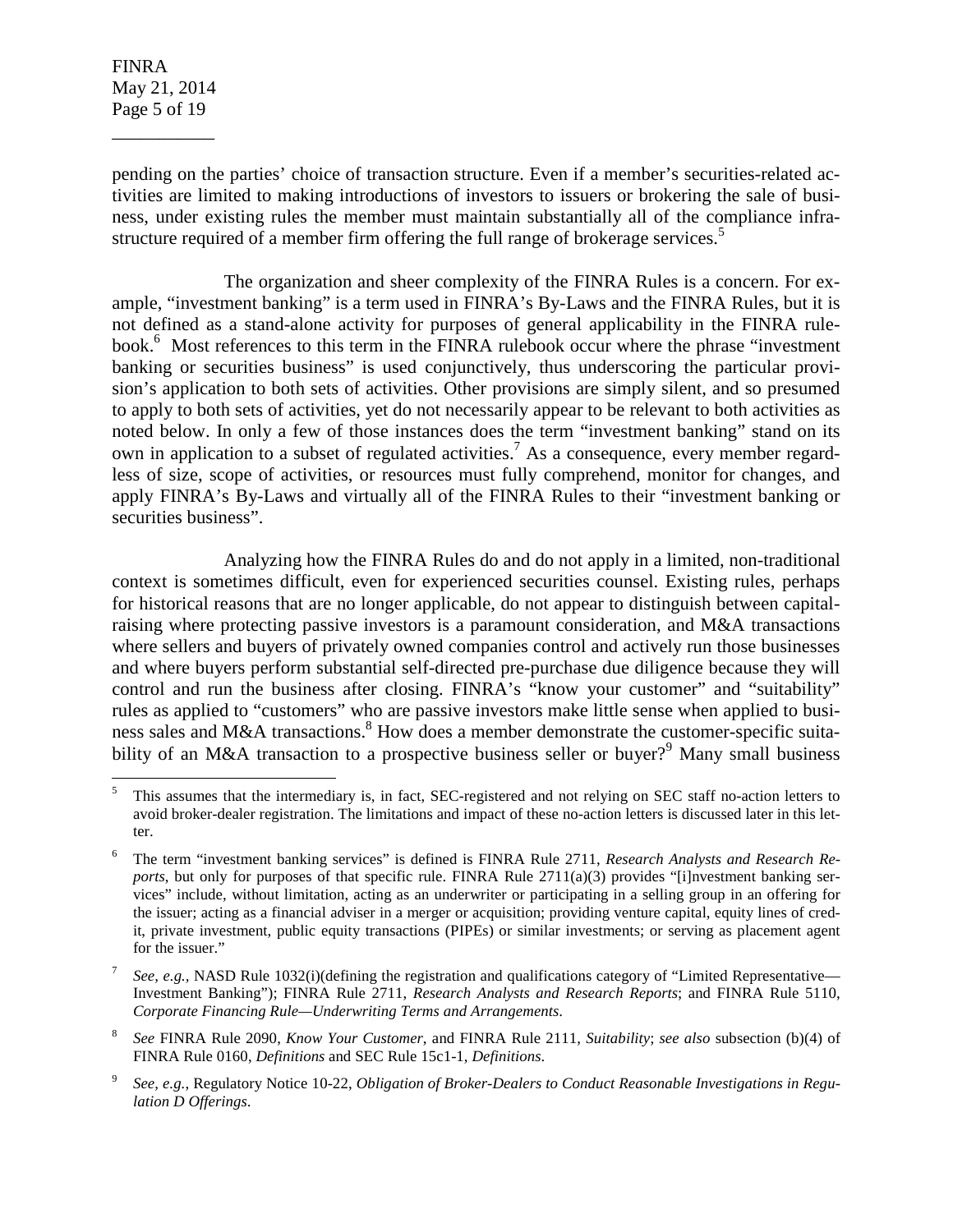FINRA May 21, 2014 Page 6 of 19

\_\_\_\_\_\_\_\_\_\_\_

buyers do not meet FINRA's definition of an "institutional account".<sup>10</sup> Does that terminology and definition truly make sense in an M&A context? Does a member really have an "account" relationship with a business seller, buyer, or prospect? Is a business seller or buyer's investment objectives or tax status relevant to an M&A transaction? Customary contractual obligations owed by a broker-dealer to its client in an M&A engagement may be inconsistent with the regulatory notion that the counterparty to the transaction is also a "customer" of the broker-dealer.<sup>11</sup> Must a member deliver a "confirmation" to a business buyer prior to the closing of an M&A transac- $\mu$  tion?<sup>12</sup> The FINRA Rules, including the proposed LCFB Rules, should be reviewed and reconsidered in light of current day realities, technological advances and expansion of securitiesrelated markets and participants in order to more clearly state their particular scope and application (or not) to various types of securities transactions and activities.

 The complexity and compliance costs associated with obtaining and maintaining registered status for limited purpose members are prohibitive for small firms with limited purpose business models. Increasing regulatory complexity and higher compliance-related costs are among the reasons frequently cited by members in closing their doors. The tangible impact of this trend is evidenced by the dramatic decrease in FINRA's membership over the last decade, further increasing the proportionate share of regulatory infrastructure costs borne by the remaining member firms, and likely contributing to FINRA's annual operating deficits.<sup>13</sup> As a result, the adverse economic impact on small members and the smaller companies and business owners they serve has grown progressively worse over the years.

 For example, the burdens and costs of initial broker-dealer registration and ongoing compliance with current SEC and FINRA requirements are quite substantial. In our experience, initial legal, accounting, and compliance-related costs for even the most basic brokerdealers often exceed \$150,000 and on-going compliance-related costs can easily be in the range of \$75,000 to \$100,000 per year. Applying for and obtaining FINRA membership takes a minimum of six months (without taking into consideration the time necessary to ready the initial application for submission) and is frequently longer for non-traditional applicants despite the limited or narrow focus of their proposed activities. The application process is confusing to applicants where the proposed activities do not fit the traditional "investment banking or securities business" paradigms. Commonly during the application process, FINRA requires new applicants to have written supervisory procedures to address a variety of securities-related activities they do not intend to perform under their submitted business plan. Form BD nowhere identifies "investment banking", M&A, business brokerage, or similar concepts as a type of regulated "stand-

 $10\,$ Subsection (c) of FINRA Rule 4512, *Customer Account Information*.

 $11$  Consider, for example, that many state real estate licensing laws do not contemplate a dual agency relationship and may, in fact, prohibit a real estate broker from representing both the seller and the buyer in a contemplated sale of property. Commonly both securities and real estate licensing apply to the broker in an M&A transaction.

<sup>12</sup> *See* SEC Rule 10b-10 and FINRA Rule 2232, *Customer Confirmations*.

<sup>13</sup> See FINRA's "year in review and annual financial reports", available at: http://www.finra.org/AboutFINRA/ AnnualReports.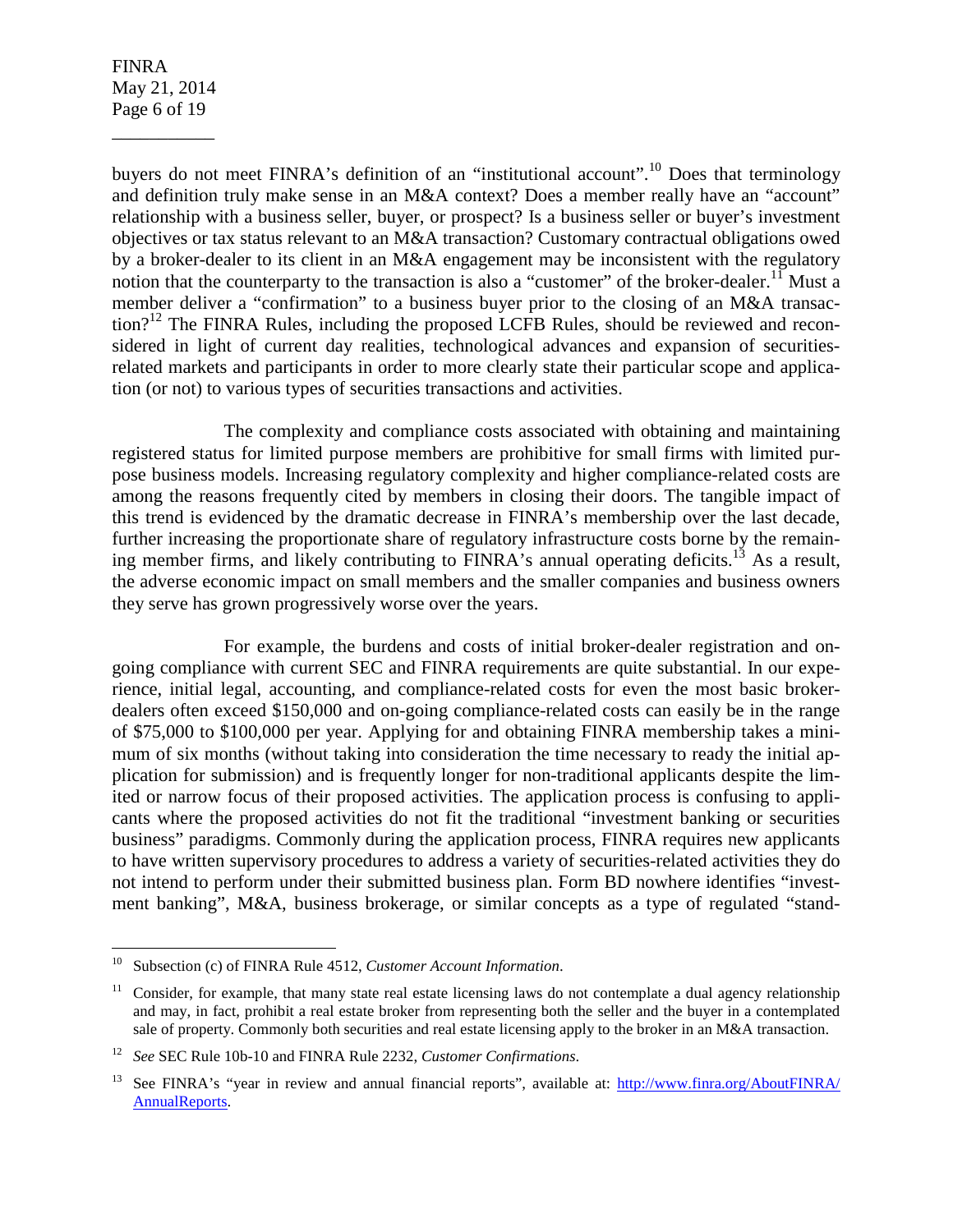FINRA May 21, 2014 Page 7 of 19

\_\_\_\_\_\_\_\_\_\_\_

alone" activity in the laundry list of Item 12 activities or the Form's instructions. Accrual-based GAAP accounting, quarterly financial reporting, annual audits, a financial and operations principal, anti-money laundering programs,<sup>14</sup> periodic independent third-party AML testing, and SIPCrelated compliance and fee assessments are required for all members—even those who never have custody or possession of "customer funds or securities" and thus no apparent investor protection objective is served. We recognize that these particular requirements are largely driven by SEC rules and we strongly encourage FINRA to cooperatively work with the SEC to refine these requirements in the context of this Proposal and other rulemaking efforts that may follow.

 Because of these requirements, smaller member firms cannot profitably or costeffectively provide a limited subset of securities-related services to smaller privately held companies. Their resources are necessarily economically structured to serve larger companies in larger transactions. Smaller companies and their owners cannot afford these professional services, particularly in view of the relatively small size of their desired capital-raise, business sale, or M&A transaction. The net result is that the aforementioned stakeholders are unable to obtain limited, more affordable securities-related services. Without access to cost-effective services, smaller privately owned businesses are unable to start, grow, and thereby preserve or create jobs that are critical to our national economy.

 Helpfully, the LCFB Rules would allow for some simplification and customization of the requirements, but there are still a number of areas in which the proposed rules could be further streamlined and relaxed in order to enhance the regime's utility without sacrificing important investor protections. Accordingly, we strongly encourage FINRA to re-examine the proposed LCFB Rules and all of its existing rules with these considerations in mind.

 We also encourage FINRA to work closely with the SEC to review and streamline the financial and operational rules applicable to limited-service broker-dealers, such as LCFBs, and with the North American Securities Administrators Association and state securities regulators, to discuss the rationale underlying the LCFB Rules and to coordinate regulatory reform efforts, so as to reduce regulatory inconsistencies and enhance uniformity at the federal and state levels.

# **Specific Comments**

<u>.</u>

 FINRA requested comment concerning certain specific issues. For convenience of reference, each of those issues is repeated below followed by our comments.

<sup>&</sup>lt;sup>14</sup> Title 31, Part 1023, *Rules for Brokers or Dealers in Securities*, under the Bank Secrecy Act, defines the operative terms "customer" and "account" for purposes of the Customer Identification Program required under Section 1023.220. Section 1023.100(d) provides, in relevant part, that a "customer" is "a person that opens a new account". Subparagraph (a)(1) provides that an "account" is "a formal relationship with a broker-dealer established to effect transactions in securities, including, but not limited to, the purchase or sale of securities and securities loaned and borrowed activity, and to hold securities or other assets for safekeeping or as collateral." Many, if not most, LCFBs would not have an "account" relationship with customers as so defined.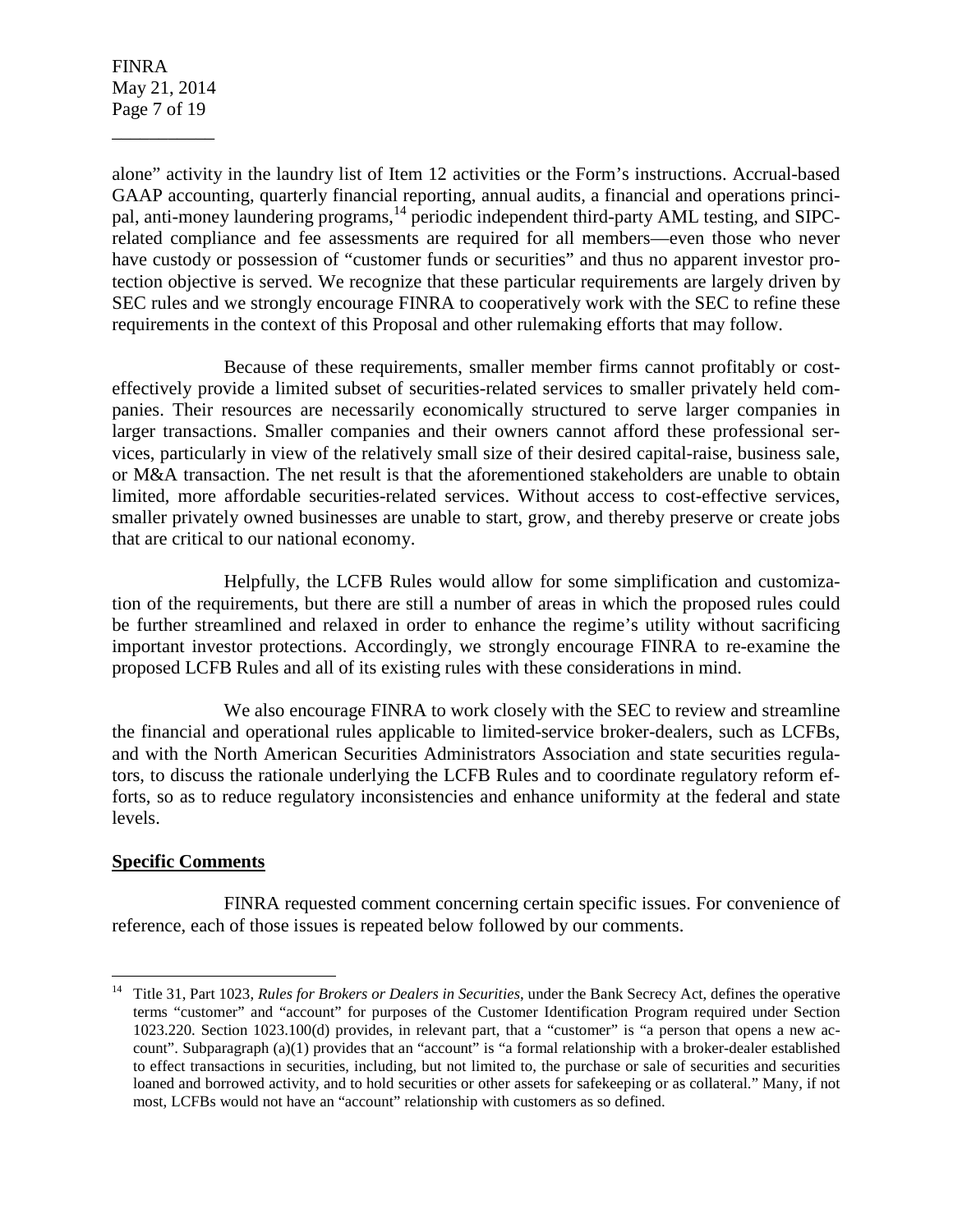• *Does the proposed rule set provide sufficient protections to customers of an LCFB? If not, what additional protections are warranted and why?* 

 We believe the LCFB Rules provide sufficient protections to customers of LCFBs because the rules are tailored to the business model, risks and constituencies of these firms, as well as to the nature of the relationship and interaction between the LCFB and such customers (or, perhaps more precisely, "counterparties"). Relaxed regulatory requirements in the LCFB context are mitigated by the sophistication and active involvement of the parties to these types of transactions, who are assisted by their own internal and external financial advisers and legal counsel throughout the process.

 Institutional corporate financing and M&A transactions, to the best of our knowledge, have not historically been the subject of frauds or abuses. Based on the notable absence of reported disciplinary actions, we believe FINRA has not observed significant regulatory concerns with members operating in these limited contexts. Commonly, participants in these types of transactions are represented by counsel and rely on their negotiated civil remedies if post-closing disputes arise.

 We have not identified material gaps to investor protection that would be created by the Proposal. Public and investor (including sellers and buyers of businesses) understanding could be modestly enhanced by requiring delivery of a simple form of disclosure describing the limited scope of securities-related services permitted under the LCFB classification.

 With respect to the LCFB Rule 200 Series, *Duties and Conflicts*, we support the more streamlined approach that keys the duties to the actual conflicts and risks of LCFBs. With respect to the LCFB Rule 300 Series, *Supervision and Responsibilities Related to Associated Persons*, we support giving member firms flexibility to tailor their supervisory systems to their business models. This is consistent with the FINRA Rules, as well as the Exchange Act.

 With respect to the LCFB Rule 400 Series, *Financial and Operational Rules*, we believe FINRA should work closely with the SEC to modify these existing rules. For example, LCFBs are not permitted to have custody or possession of the parties' funds or securities. The parties typically close these transactions themselves and the purchase price is typically wired between the parties' commercial banks, which are already subject to AML rules and requirements. Typically, LCFBs do not have material financial obligations to their issuer/seller or investor/buyer clients. Accordingly, we see little or no investor protection benefit to require accrualbased accounting under GAAP, periodic financial reporting, audited financial statements, a financial and operations principal qualified under the Series 27 or 28 exams, anti-money laundering programs with periodic third-party testing, or SIPC requirements. These are inherently expensive on-going compliance requirements for which no apparent investor protection benefit is obtained in this context.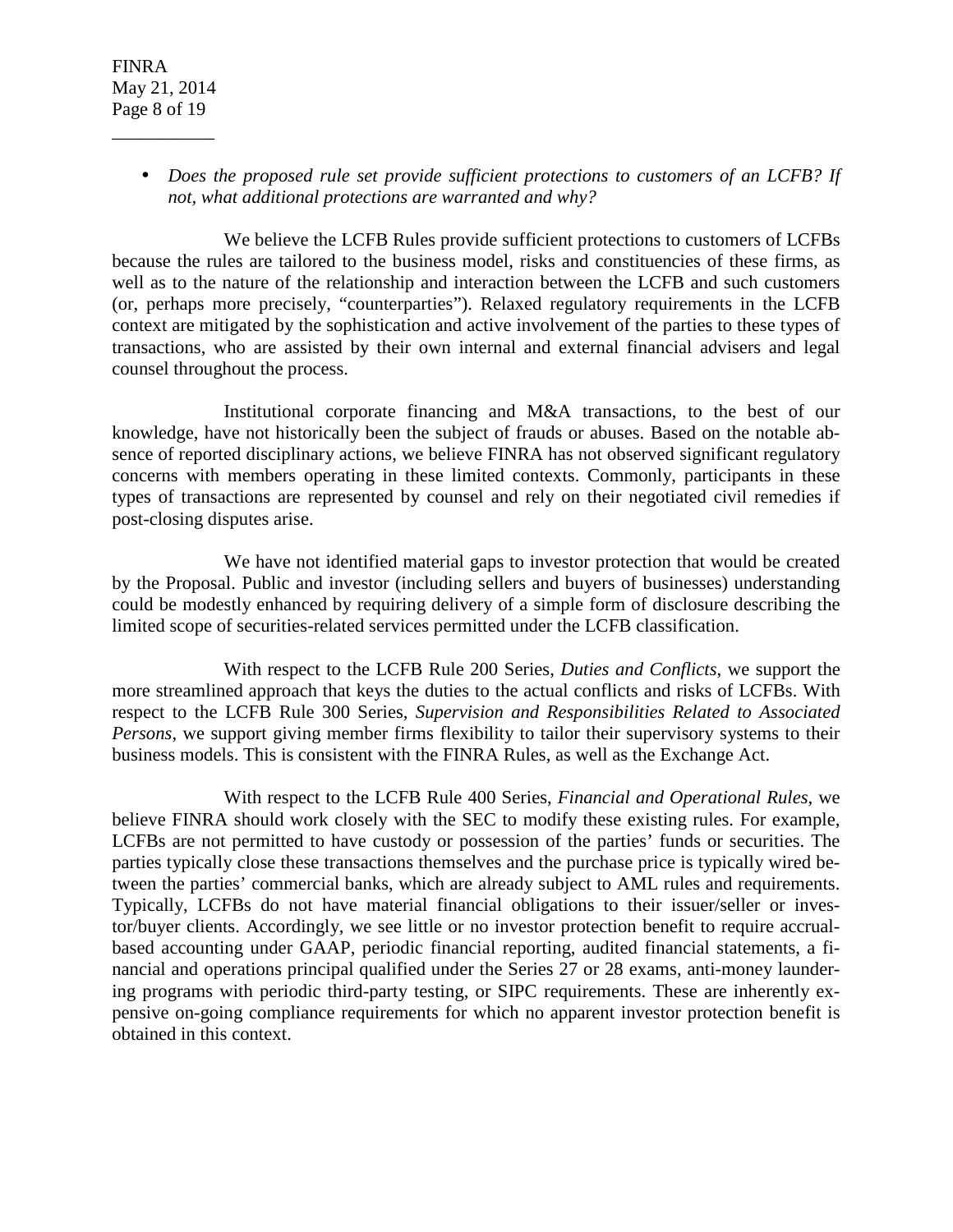FINRA May 21, 2014 Page 9 of 19

\_\_\_\_\_\_\_\_\_\_\_

 With respect to LCFB Rules 1000, et seq., *Arbitration and Mediation*, we simply observe that it is unusual for members to include mandatory binding arbitration agreements in their M&A engagements.

With respect to M&A transactions, we note that the SEC staff's issuance of the "M&A Broker" no-action letter dated January 31, 2014 (the "*M&A Broker Letter*"),<sup>15</sup> implicitly acknowledges that, all things considered, the imposition of SEC broker-dealer registration, FINRA membership, and the associated regulation are unwarranted in the context of qualifying M&A transactions involving privately held companies. However, as discussed below, members may choose not to rely on the M&A Broker Letter for various reasons, so the FINRA Rules as applied in this context could be further relaxed, thereby leveling the playing field and associated regulatory costs among members and their unregistered competitors.

• *Does the proposed rule set appropriately accommodate the scope of LCFB business models? If not, what other accommodations are necessary and how would customers be protected?* 

 As explained in our general comments, we believe the FINRA Rules, and particularly the proposed LCFB Rules, should take into greater consideration the comparatively heavier burdens and adverse competitive impacts on smaller member firms handling transactions for smaller privately held companies and owners, as well as other limited non-traditional firms such as those assisting private funds with fund-specific capital-raising activities. These are materially different contexts than SEC-registered offerings involving public companies with retail investors. The elimination or modified application of certain investor protection-based requirements in institutional corporate financing and M&A transactions is typically balanced by, among other things, the sophistication of the parties and their active participation in the negotiation of specific terms, conditions, and contractual remedies; direct access to the issuer's management team and corporate information; and competent internal staffing and third-party advisors to perform their own thorough self-directed due diligence on the issuer/seller.

 Moreover, we strongly believe that, to be useful to capital-raising by smaller privately held businesses, placement agents to private funds and others, an investor threshold lower than FINRA's "institutional account" definition must be used. In view of the typical capital needs of smaller private issuers, and private funds relying on the "3(c)(7)" exemption from registration under the Investment Company Act of 1940, as amended (the "*1940 Act*"), we recommend using a "qualified purchaser" standard as defined in Section  $2(a)(51)(A)$  of the 1940 Act,<sup>16</sup>

 $15\,$ 2014 SEC No-Act. LEXIS 92 (2014).

As defined in Section  $2(a)(51)(A)$ , a "qualified purchaser" means "(i) any natural person (including any person who holds a joint, community property, or other similar shared ownership interest in an issuer that is excepted under section  $3(c)(7)$  with that person's qualified purchaser spouse) who owns not less than \$5,000,000 in investments, as defined by the Commission; (ii) any company that owns not less than \$5,000,000 in investments and that is owned directly or indirectly by or for 2 or more natural persons who are related as siblings or spouse (including former spouses), or direct lineal descendants by birth or adoption, spouses of such persons, the estates of such persons, or foundations, charitable organizations, or trusts established by or for the benefit of such per-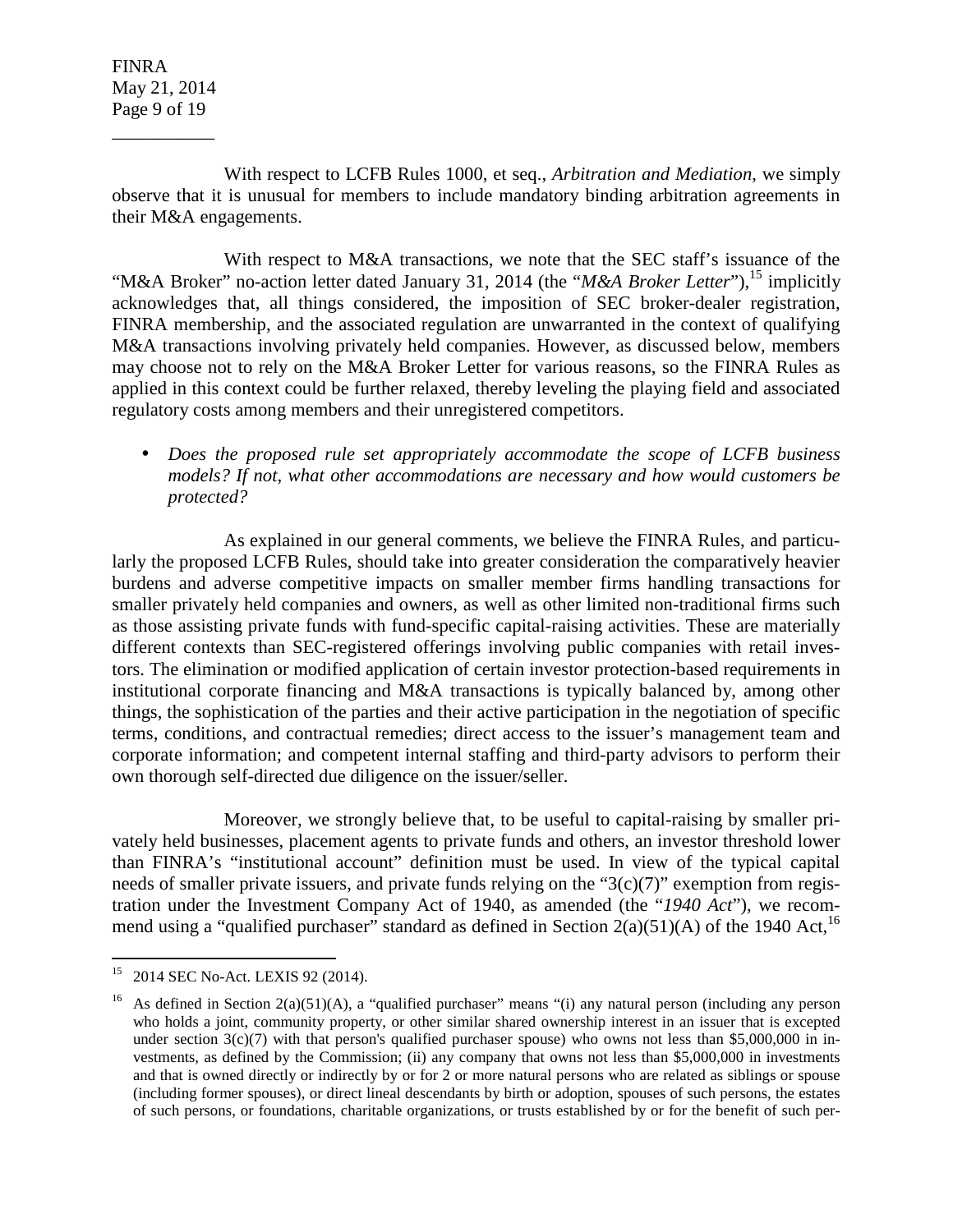FINRA May 21, 2014 Page 10 of 19

\_\_\_\_\_\_\_\_\_\_\_

-

together with the other categories of investors listed in Rule 5123(b)(1) for purposes of the exemption from the filing requirements imposed under that rule. We believe these types of investors are generally capable of evaluating the relevant risks associated with the types of transactions covered by the LCFB Rules, and so we see no reason why FINRA should adopt a stricter standard for purposes of the LCFB regime than was deemed sufficient by it to achieve the investor protection goals of FINRA Rule 5123 (which was adopted following SEC approval in 2012).

 We encourage FINRA to develop examination modules, document requests, and examiner training geared to the LCFB Rules (assuming the proposed regime's eventual adoption). By using a more customized approach, we believe the examination process could be more effective and efficient for examiners and members. FINRA has developed excellent instructional materials for members and delivers that content through a variety of convenient mediums. New instructional materials tailored to the LCFB audience should be developed.

• *Is the definition of "limited corporate financing broker" appropriate? Are there any activities in which broker-dealers with limited corporate financing functions typically engage that are not included in the definition? Are there activities that should be added to the list of activities in which an LCFB may not engage?* 

We believe the proposed functional definition is too narrow because there are related activities commonly performed that should also be permissible and, without which, the public policy rationale behind the Proposal would not be achieved. Notably, the presently listed permissible activities appear to allow only communications with the issuer or business seller, or at most "offers" but no involvement with negotiations or "sales" of securities to qualifying investors/buyers. As proposed in RN 14-09 (emphasis added):

The term "limited corporate financing broker" would include any broker that *solely* engages in one or more of the following activities:

- *advising* an issuer, including a private fund, concerning its securities offerings or other capital raising activities;
- *advising* a company regarding its purchase or sale of a business or assets or regarding its corporate restructuring, including a going-private transaction, divestiture or merger;
- *advising* a company regarding its selection of an investment banker;

sons; (iii) any trust that is not covered by clause (ii) and that was not formed for the specific purpose of acquiring the securities offered, as to which the trustee or other person authorized to make decisions with respect to the trust, and each settlor or other person who has contributed assets to the trust, is a person described in clause (i), (ii), or (iv); or (iv) any person, acting for its own account or the accounts of other qualified purchasers, who in the aggregate owns and invests on a discretionary basis, not less than \$25,000,000 in investments." *See also* related SEC Rules 2a51-1, 2a51-2, and 2a51-3.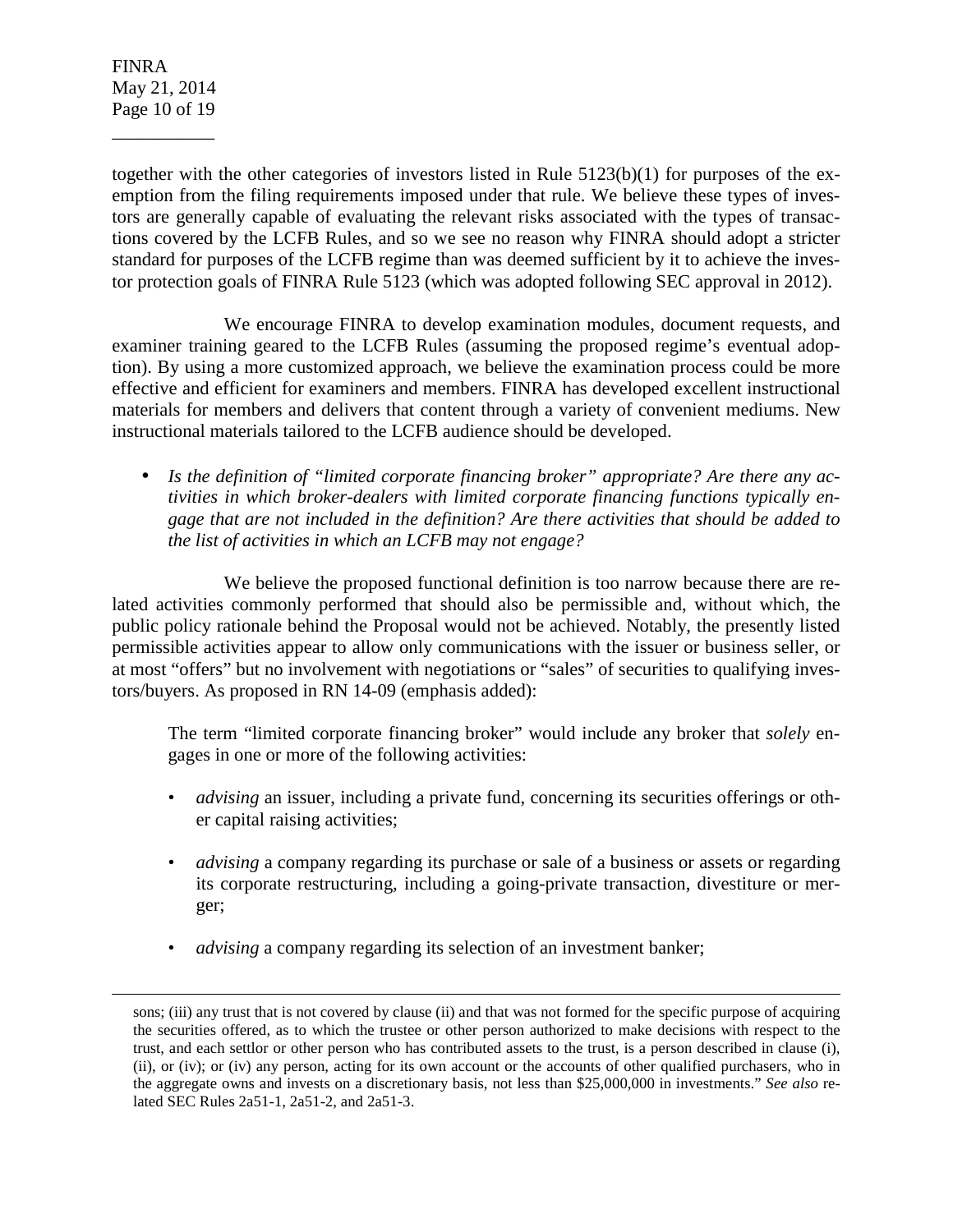- *assisting* in the preparation of offering materials on behalf of an issuer;
- *providing* fairness opinions; and
- *qualifying, identifying or soliciting* potential institutional investors.

 We note that all of the listed activities except the last envision limiting the LCFB's communications to those with the issuer or business seller, with the last apparently being limited to solicitations. In our view, these limitations are unworkable in the context of (i) institutional corporate financing; (ii) M&A transactions; and (iii) limited purpose members such as private fund placement agents.

 With respect to both institutional corporate financing and private fund placement agents, the LCFB classification would be virtually useless unless the member is also permitted to communicate with prospective investors in a manner that is not confined to "solicitation" activity. In particular, in the institutional corporate financing context, the framework would have very little utility if LCFBs are unable to be actively involved in the discussions, negotiations, and structuring of the contemplated corporate financing transaction. For private fund placement agents, we believe that the LCFB definition should encompass communications with qualified investors and the full range of related activities, including the secondary placement of private fund interests pursuant to Rule 144A under the Securities Act of 1933, as amended.

 Similarly, in the M&A context, we believe that LCFBs must be permitted to communicate with and become involved in all aspects of these transactions.<sup>17</sup> Commonly, M&A transactions involve the resale or exchange of outstanding securities, so LCFBs must also be able to communicate with a company's shareholders. A prospective investor or a business buyer may engage an M&A broker to find, screen, evaluate, and approach prospective companies/issuers/sellers. So-called "buy-side" engagements do not appear to come within the scope of permitted activities, but are quite common in the M&A context.

 We encourage FINRA to incorporate into the LCFB definition activity-related concepts used in the definition of "M&A broker" in the M&A Broker Letter. In addition, the definition needs to be refined to state clearly that the "institutional investor" requirement does not apply to M&A-related activities, as explained in endnote 3 to RN 14-09. We concur that there is no need to apply any "institutional investor" qualification to M&A transactions where both the seller and buyer are or will control and be actively involved in running the business. Moreover, to do otherwise would, in effect, preclude smaller business sellers and buyers who are not "institutional investors", as presently defined by FINRA, from obtaining these professional services. For example, in a management buy-out and in the formation of an employee stock ownership plan ("ESOP"), the business buyers are typically not "institutional investors". This approach is also consistent with the M&A Broker Letter, which imposes no such conditions.

<sup>&</sup>lt;u>.</u> <sup>17</sup> *See, e.g.,* the scope and description of M&A broker activities provided to the SEC staff in the incoming submission that resulted in the issuance of the M&A Broker Letter.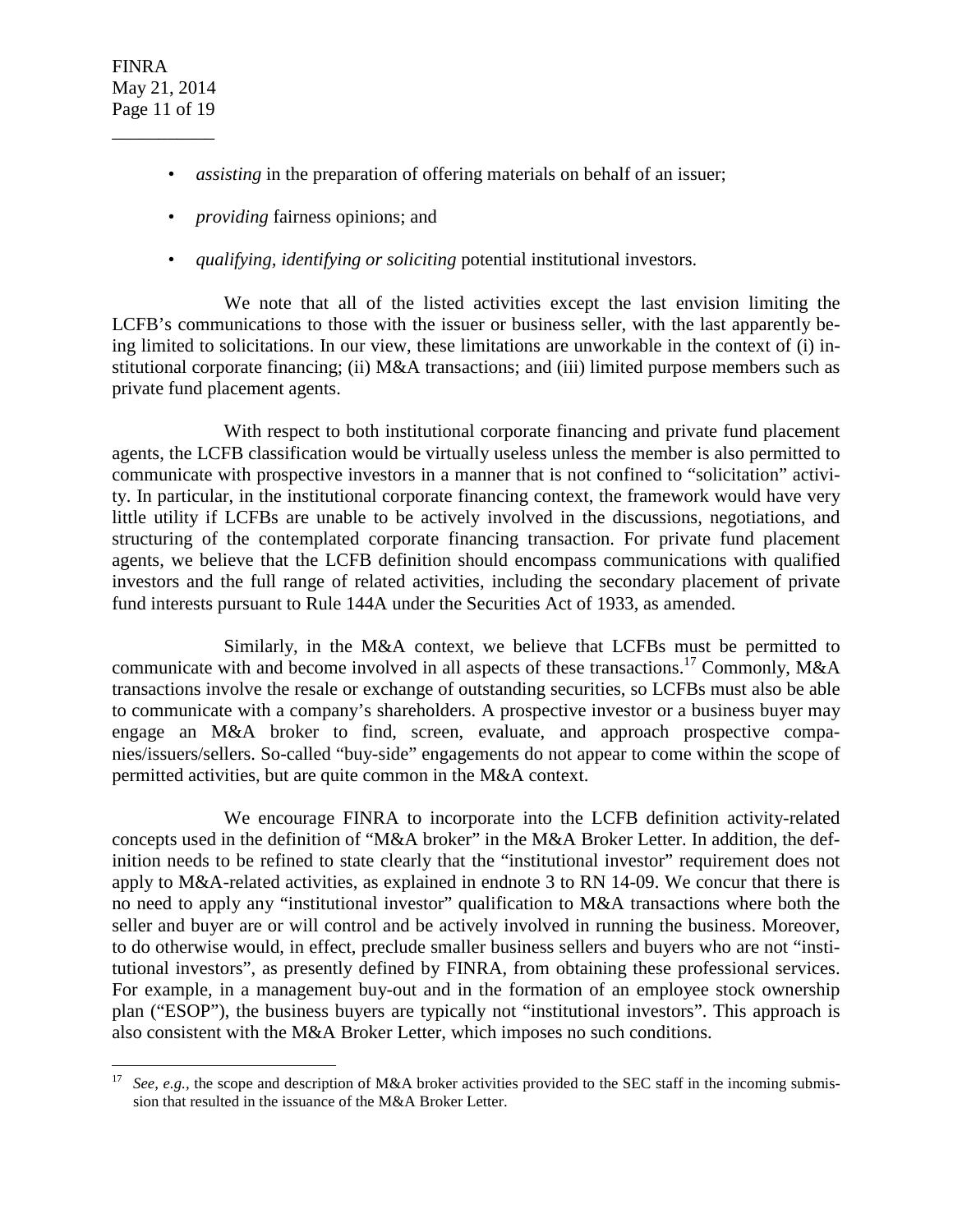• *Are there firms that would qualify for the proposed rule set but that would choose not to be treated as an LCFB? If so, what are the reasons for this choice?* 

 As presently proposed, we believe the permissible scope of activities is too narrow, and the institutional investor threshold too high, for any member to find the LCFB regime to be a commercially or economically attractive alternative. As noted above, additional reforms in the financial and operational rules (which would require coordination with the SEC staff) could result in substantially greater cost savings without diminishing investor protections in the context covered by the LCFB Rules. Current members have already obtained full membership and created the compliance infrastructure necessary to maintain it, so would have relatively little incentive to substantially narrow the scope of their presently permitted activities in exchange for its limited benefits.

 We believe many prospective members will still find the new membership application process to be daunting, frustrating, costly, and time-consuming. As a way to measure and address these concerns now and over time, we encourage FINRA to periodically conduct anonymous surveys of new members who have recently completed the process, including questions identifying the types of approved member activities.

• *What is the likely economic impact to an LCFB, other broker-dealers and their competitors of adoption of the LCFB rules?* 

 Unless the additional reforms we have described are adopted, the likely economic impact to an LCFB of the adoption of the Proposal would be negligible. As described elsewhere, there are a number of opportunities for meaningful cost savings that are not presently part of the Proposal. We believe these cost savings are very important. The present impact of FINRA's "one-size-fits-all" approach on competition among broker-dealers disproportionately burdens smaller members far more than the larger firms that have the economic resources, business volume, and average transaction size over which to spread their largely fixed compliance costs. These considerations have not been adequately addressed in FINRA's historical cost/benefit and competitive analyses, which we believe need to be as robust as those required of the SEC in a rulemaking context, because of FINRA's delegated authority and legally mandated membership.

 On the other hand, the M&A Broker Letter may have a far greater and immediate competitive impact by allowing unregistered firms and individuals to engage in qualifying M&A activities without any of the substantial costs and burdens of SEC registration and FINRA membership. If the LCFB Rules are adopted with the adjustments we are recommending, we believe smaller privately held businesses and their owners could be greatly benefited by the opportunity to receive these limited but more cost-effective services from members. We believe the adoption of the LCFB Rules (to the extent modified along the lines suggested herein) would help to level the competitive playing field with unregistered service providers.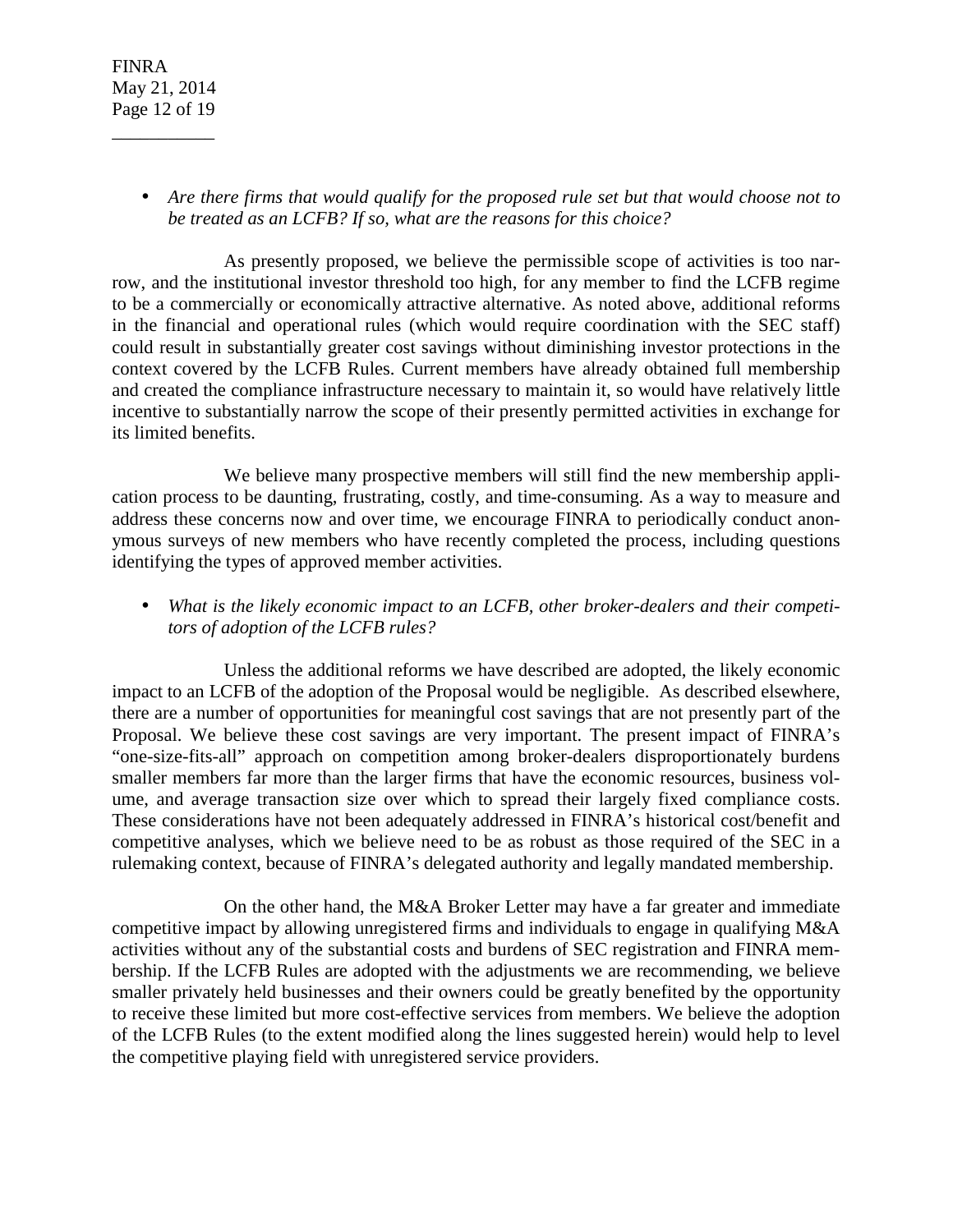FINRA May 21, 2014 Page 13 of 19

\_\_\_\_\_\_\_\_\_\_\_

 Similar considerations of competitive equity are relevant to private fund placement agents. Many private fund managers are calling on the SEC staff to expand the relief provided in SEC Rule 3a4-1, *Associated Persons of an Issuer Deemed Not to Be Brokers*, from SEC broker-dealer registration (and FINRA membership). This relief would only apply to issuers, creating a serious competitive disadvantage for those members only acting as private placement agents. Placement agents that are not affiliated with any private fund perform virtually the same functions as a private fund manager's employees, but they will remain subject to the FINRA Rules, even while issuers have less need for placement agent services by instead using rapidly evolving general solicitation techniques. If adopted with the recommended modifications, the LCFB Rules would allow these members to more cost-effectively provide unaffiliated placement services.

• *FINRA welcomes estimates of the number of firms that would be eligible for the proposed rule set.* 

 While we have no statistical data upon which to base a numerical estimate, in view of the frequency of questions we receive pertaining to broker-dealer registration with respect to these limited subsets of securities-related activities, we believe there is a significant number of presently unregistered intermediaries engaged in limited capital-raising and business brokerage activities who, if presented with a straightforward, economically viable alternative, may register with the SEC and become limited FINRA members in order to have greater regulatory certainty with respect to their activities.

• *Proposed LCFB Rule 123 would limit the principal and representative registration categories that would be available for persons associated with an LCFB. Are there any registration categories that should be added to the rule? Are there any registration categories that are currently included in the proposed rule but that are unnecessary for persons associated with an LCFB?* 

 We strongly encourage FINRA to re-examine how its limited registration categories are aligned for purposes of both the FINRA Rules and the Proposal. Current classifications artificially distinguish between, and require separate examinations for, the sale of corporate stock (Series 62 and 82) and limited liability companies ("*LLCs*") and general partnerships (Series 22). Securities-related activities covered by the Series 22 classification are expressly excluded from the Series 62 and 82 classifications. This distinction was created in a day when "direct participation programs" ("*DPPs*") were a unique type of securities product because of their tax treatment and how they were marketed to retail investors. Today, LLCs are commonly used in all business contexts and are by no means limited to DPPs. Many businesses choose the LLC business structure because of its flexibility in corporate governance, as well as its optional pass-through tax treatment. The net effect of this artificial alignment of classifications is to require individuals to take and pass more examinations than we believe should be required to engage in essentially the same securities-related activities involving corporations, LLCs, or general partnerships. The Series 22 classification could be redrawn by focusing on other characteristics of a DPP "program"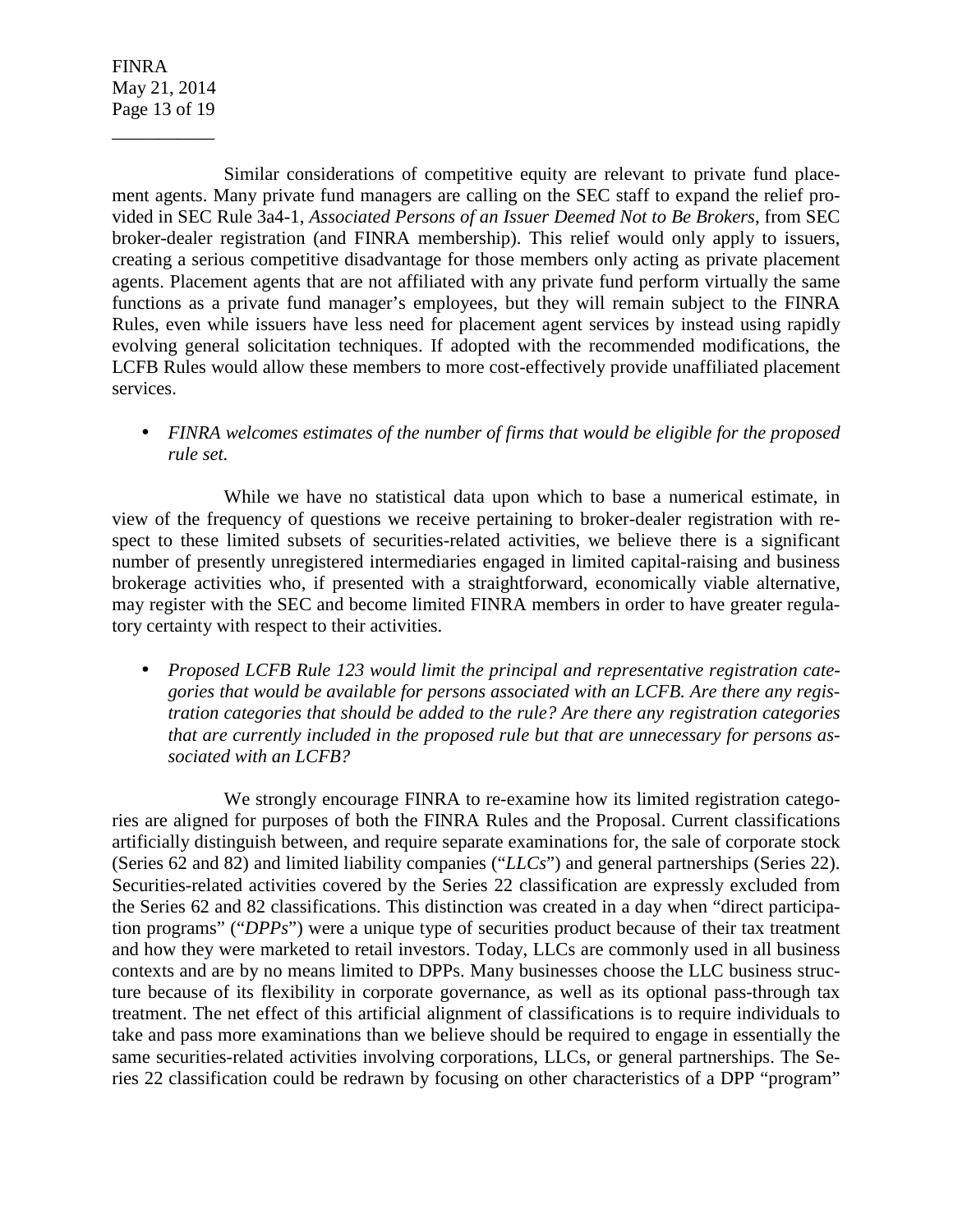FINRA May 21, 2014 Page 14 of 19

\_\_\_\_\_\_\_\_\_\_\_

 $\overline{a}$ 

that are, in substance, different than a general business operated as an LLC or general partnership.

 FINRA's realignment also should address the Series 82 classification's scope. Read literally, the Series 82 only covers sales "as part of a primary offering of securities", and hence does not appear to cover resales of outstanding securities as would occur in a typical M&A transaction. The Series 82 is cited by FINRA's  $\overline{PAQs}^{18}$  as an alternative to the Series 79, but without adjusting the scope of the Series 82 to include LLCs and general partnerships, as well as resales of outstanding securities, that alternative compliance approach would not work.

 We also encourage FINRA to reassess the scope and application of its Series 79 classification. When developed and even when announced in Regulatory Notice 09-49, *Investment Banking Representative*, this classification was widely expected to serve as the single FINRA classification and examination necessary to engage in all aspects of investment banking activities. To the surprise of many, FINRA's FAQs limited its scope to advisory-only activities and included no selling-related activities. When coupled with the misalignment of the Series 62/82 and exclusion of the Series 22 classifications, noted above, FINRA's FAQs substantially added to the compliance burden placed on smaller firms and their associated persons with respect to M&A transactions for smaller companies. Parts of the Series 79 are relevant to M&A brokers, but the exam presently includes a significant component of public offering-related content that is not relevant in this context. An alternative approach could consider the adaptation of an LCFB examination from existing outlines and content.

 We also believe that the Series 24 classification's exam includes a significant component of content that has little or no relevance to the operation of a limited purpose brokerdealer or the activities that would be covered by the LCFB. Instead, we believe that either of FINRA's existing Series 62 or 82 exams (modified to include LLCs and general partnership engaged in a general business and resales), together with the states' Series 63 exam, are adequate to cover the principal and representative activities contemplated by the LCFB classification in so far as they do not involve public offerings. For many reasons few, if any, smaller members or LCFBs would ever consider becoming engaged in a public offering. In contrast, we believe few, if any, larger members who regularly handle public offerings would ever consider becoming an LCFB. Public offerings generally require the commitment of substantial firm resources and are designed for the broadest universe of prospective investors; in contrast, the LCFB Rules are designed for smaller private offerings involving a limited subset of sophisticated investors and privately owned businesses.

 Finally, we believe there is no investor protection purpose served by applying the Series 99, *Operations Professional*, qualification or related examination to LCFBs. While relevant in a retail brokerage context, the limited business models of LCFBs would not have the transaction volume or operational components to justify the use of this examination.

<sup>18</sup> Posted on FINRA's website at http://www.finra.org/Industry/Compliance/Registration/QualificationsExams/ Qualifications/FAQ/P124190.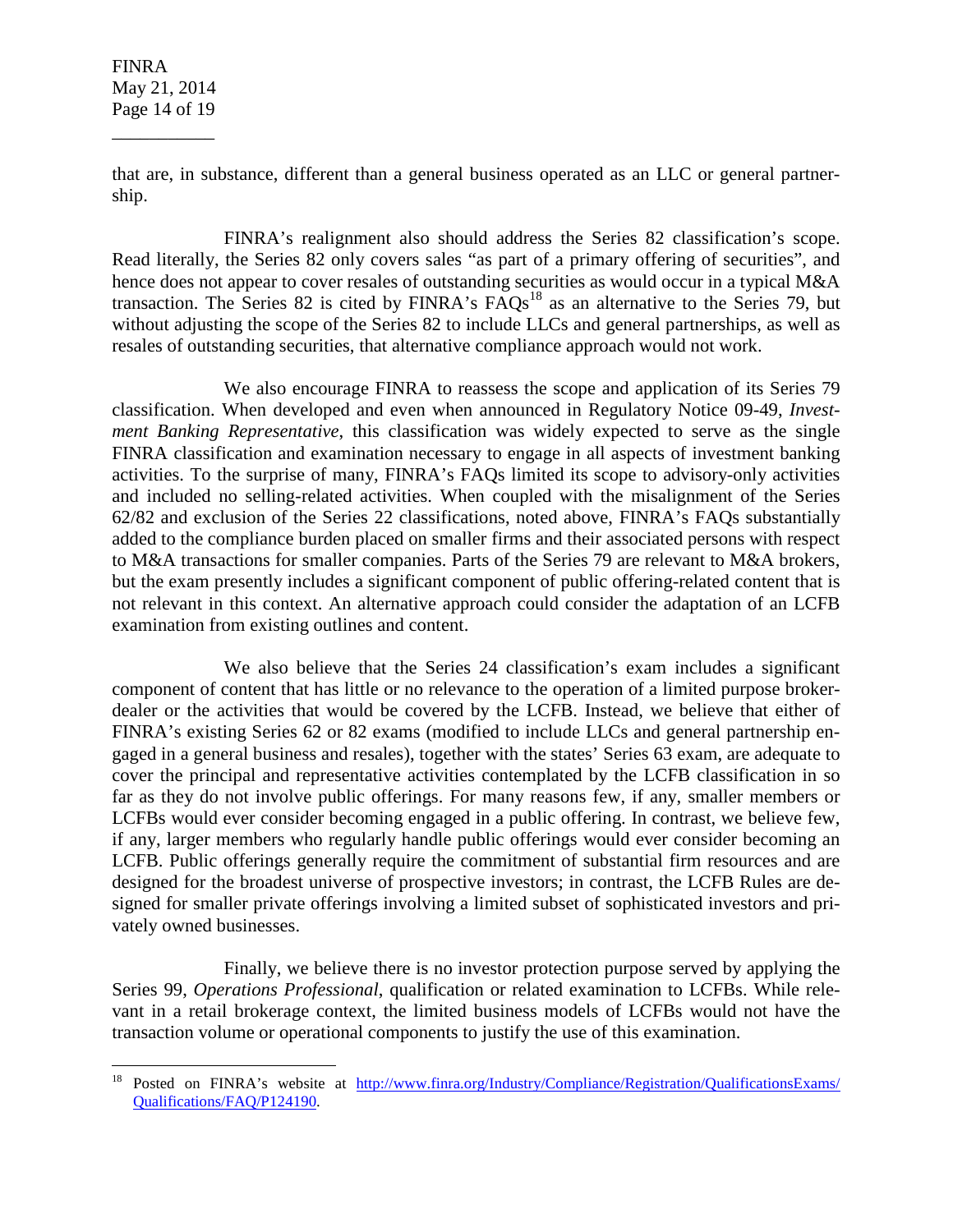• *Should principals and representatives that hold registration categories not included within LCFB Rule 123 be permitted to retain these registrations?* 

 We believe it serves no investor protection principle to prevent securities industry professionals from retaining validly held qualifications permitting broader activities while they remain engaged in a subset of those activities. Associated persons do not lose their past training, knowledge and, as importantly, experience and, if they rejoin a fully-registered member, will resume the continuing education training pertaining to the broader activities.

• *Does an LCFB normally make recommendations to customers to purchase or sell securities? Should an LCFB be subject to rules requiring firms to know their customers (LCFB Rule 209) and imposing suitability obligations (LCFB Rule 211) to an LCFB?* 

 The term "recommendation" is not expressly defined by FINRA; instead, general guidance as to what may constitute a recommendation is provided in a number of largely unrelated interpretations, as well as court opinions (usually addressing fraudulent conduct), creating no bright lines and making the legal analysis of the particular facts and circumstances challenging.<sup>19</sup> Often, out of an abundance of caution there is a tendency to treat every discussion regarding a securities transaction with a potential counterparty that is not itself a broker or dealer as a "recommendation" to a "customer". As discussed above, the LCFB classification would have little to no utility if it did not include the ability to communicate with prospective investors/buyers, and for buy-side M&A engagements, to communicate with prospective sellers. Such communications with a prospective investor/buyer/seller specific to a capital-raising offering or M&A transaction could be construed, perhaps over-broadly, as a "recommendation".

 For this and the reasons noted in our general comments, we strongly encourage FINRA to more clearly define a "recommendation" and reconsider its definition of "customer" in the LCFB context, as reflected in LCFB Rule 209. Given the limited scope of LCFB activities, there is no traditional customer relationship and no "account" to service and, accordingly, we do not believe that communications by LCFBs with these types of investors and in the context of the limited transactions covered by the LCFB regime should constitute a "recommendation".

With respect to LCFB Rule 211, reference to or the use of a "customer profile" or an "investment strategy" would not be relevant. The prescribed content of such a "customer profile" is incongruent with the predicate for the LCFB Rules, particularly with respect to M&A transactions. Similarly, the prescribed customer information required by LCFB Rule 451(b) should be modified to reflect the types of parties who would be served by LCFBs. We believe the same would be true for other limited purpose, non-traditional members such as private fund placement agents.

<sup>&</sup>lt;u>.</u> 19 *See* FINRA Rule 2111; *see also* FINRA's "Frequently Asked Questions: FINRA Rule 2111 (Suitability)" and FINRA Regulatory Notices 12-55, 12-25 and 11-25.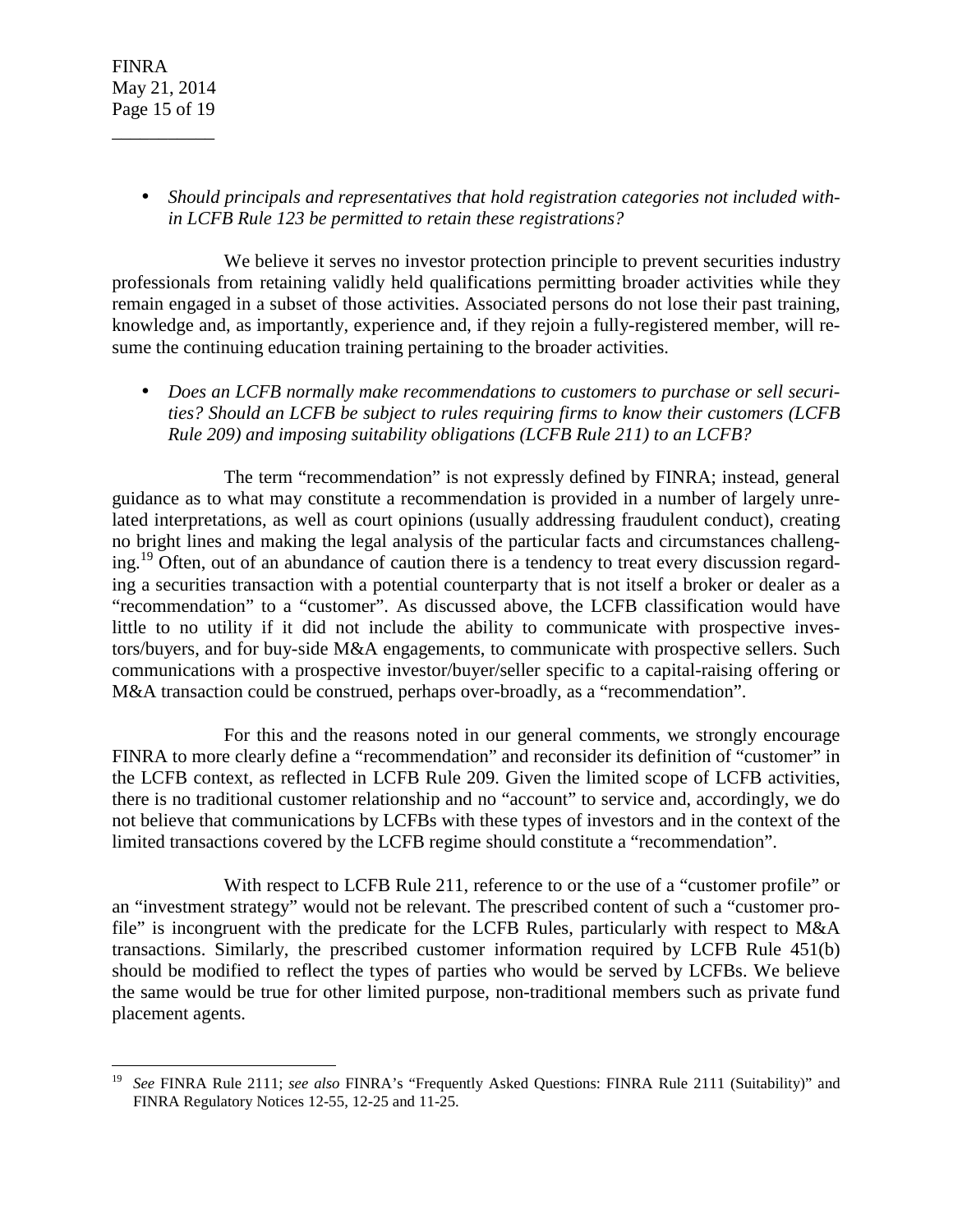FINRA May 21, 2014 Page 16 of 19

\_\_\_\_\_\_\_\_\_\_\_

Similarly, the "know your customer" and customer suitability obligations are of far less relevance in the context of institutional corporate financing activities and private fund placement activities, and wholly irrelevant to M&A transactions. Potential investors in "3(c)(7)" funds are, by virtue of the exemption's conditions,  $20$  limited to qualified purchasers. Subscription agreements and purchaser questionnaires typically include, among other things, representations and warranties attesting to the conditions defining a qualified purchaser.

 Institutional corporate financing and M&A transactions are commonly heavily negotiated. Unlike a small retail investor, institutional investors and high net worth individuals have sufficient economic bargaining power to exert substantial influence over, if not dictate, the terms and conditions they will either offer to or accept from the issuer. In this context, there is no doubt that the investor/buyer is exercising independent judgment and fully self-evaluating investment risks. Accordingly, in the LCFB context there is little investor protection purpose served by these rules. Further, in the M&A context, the prospective business buyer will do its own self-directed pre-purchase due diligence, will assess whether the target business comes within its strategic, financial, or business objectives, strategies, and plans, will determine the price and terms it is willing to offer, and will control the business after the transaction's closing.

 We recommend that LCFB Rule 221 recognize that in the LCFB context an introductory communication, summary in nature, is typically produced, which is initially distributed to prospective institutional investors or business buyers and used to determine if they have any interest in a potential transaction. As written, LCFB Rule 221 says "no" communication may "omit any material fact or qualification". Inherently, by design, these summary documents do not contain all material facts and circumstances that may pertain to the issuer/seller. Prospective institutional investors and business buyers want a condensed summary to determine, as an initial matter, whether they wish to devote any additional time or resources to considering whether a potential transaction is of any interest. Typically, these summary documents are expressly qualified in their entirety by the extensive information and documentation that will be directly accessible, subject to a confidentiality agreement, by each prospective institutional investor/buyer as an integral part of its self-directed pre-purchase due diligence. Direct access is provided to the issuer/seller's management team and commonly electronic access to material documents as identified by the issuer/seller and its counsel.

 In the M&A context, it is also common for the seller's written materials to include forward-looking information about such matters as projected sales growth, including opening new markets and developing new products. This type of forward-looking information is selfevaluated by the prospective business buyer as part of its due diligence process. LCFB Rule 221 should not prohibit this type of information from being provided where the prospective institutional investor or business buyer is capable of self-evaluating this type of forward-looking information.

*<sup>20</sup> See* Sections 2(a)(51)(A) and 3(c)(7) of the 1940 Act, and SEC Rules 2a51-1, 2a51-2, and 2a51-3.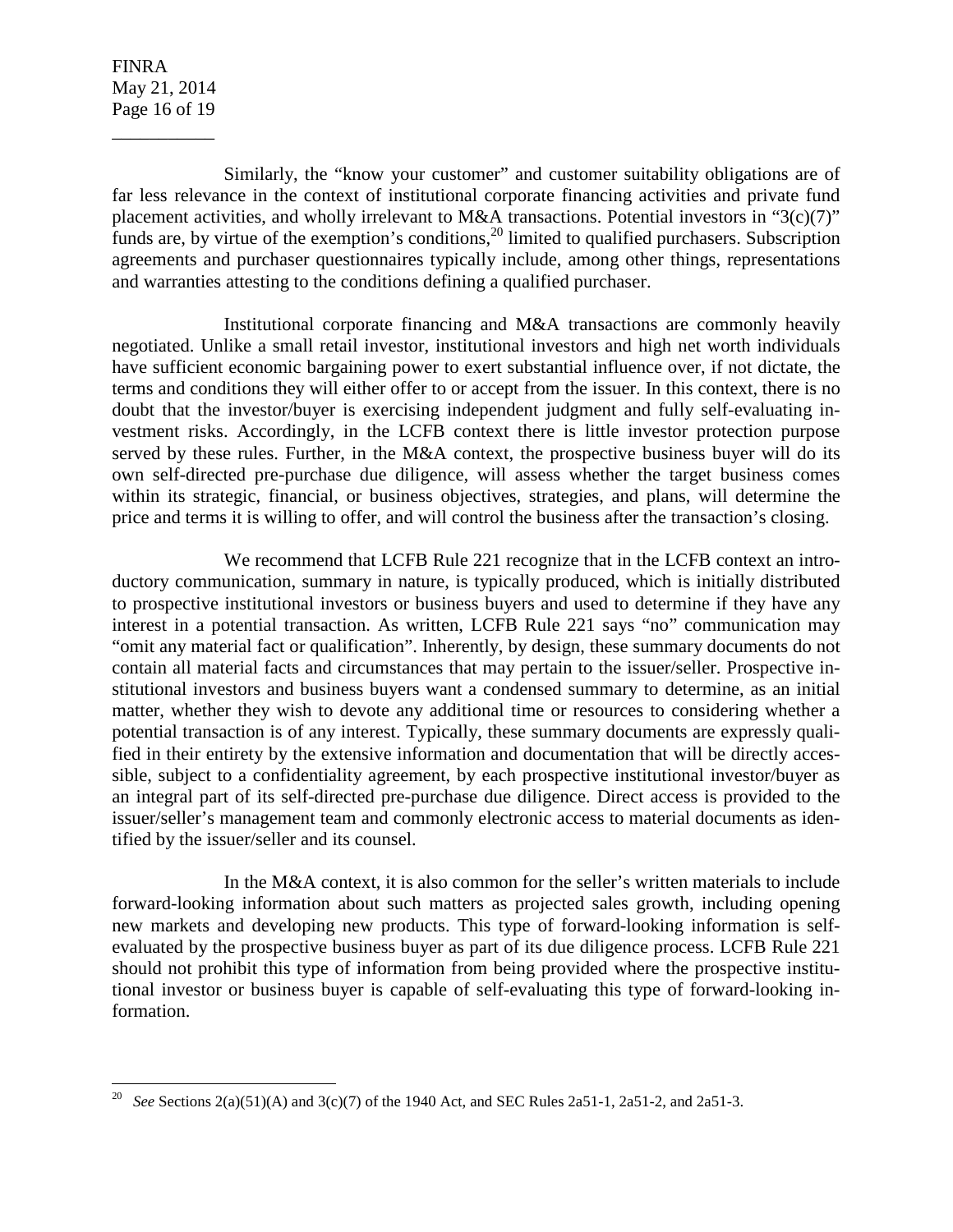FINRA May 21, 2014 Page 17 of 19

\_\_\_\_\_\_\_\_\_\_\_

• *Does the SEC staff no-action letter issued to Faith Colish, et al., dated January 31, 2014, impact the analysis of whether a firm would become an LCFB? Is it likely that some limited corporate financing firms will not register as a broker consistent with the fact pattern set forth in the no-action letter, or will they register as an LCFB?* 

We believe it is likely that some, but not all, LCFB-eligible persons will choose not to become SEC-registered broker-dealers and, consequently, FINRA members. The M&A Broker Letter and similar prior SEC staff no-action letters provide the Staff's view as to the circumstances in which broker-dealer registration should not be required.<sup>21</sup> However, these noaction letters have significant limitations, both as a legal and practical matter.<sup>22</sup> Importantly, the M&A Broker Letter does not allow for general capital-raising activities where no change of control occurs. Hence some members are certain to remain registered (and new applicants may apply for FINRA membership) in order to engage in both types of securities-related activities. The FINRA Rules should recognize and give appropriate effect to the reality that members' M&Arelated services within the scope of the no-action relief compete with large numbers of unregistered M&A brokers who rely on the SEC staff no-action letters. Adopting the LCFB Rules, with our proposed modifications, would help to balance the competitive circumstances as between registered and unregistered M&A brokers.

 We also believe that some members could choose to bifurcate their business model by moving those activities falling within the scope of the M&A Broker Letter into an unregistered affiliate. Most firms will have dually employed associated persons and so NASD Rule 3040, as currently in effect, will likely require the registered member to supervise the private securities transactions conducted through the unregistered affiliate.<sup>23</sup> The unregistered affiliate could pay its affiliated member for the cost associated with its supervision, but the transactionrelated revenue is not required to be paid to the member under this rule. Accordingly, members

 $\frac{1}{21}$  *See, e.g., M&A Broker Letter*; *Country Business, Inc.*, 2006 SEC No-Act LEXIS 669 (2006); *Victoria Bancroft*, 1987 SEC No-Act LEXIS 2517 (1987); and *International Business Exchange Corp*., 1986 SEC No-Act LEXIS 3065 (1986).

<sup>&</sup>lt;sup>22</sup> The SEC's general rules, specifically Rule 202.1(d), state that a no-action letter only expresses the SEC staff's view on the question presented—in this case the need for an M&A broker to register with the SEC. It is merely an interpretation that can be later modified or withdrawn. *See* the SEC's description of no-action letters on its website at http://www.sec.gov/answers/noaction.htm. Courts may give the SEC's no-action letter some deference but the staff's position is not legally binding on anyone, not even the Commission. *See New York City Employees Retirement System v. SEC*, 45 F.3d 7 (2d. Cir. 1995).

<sup>&</sup>lt;sup>23</sup> As a general matter, and particularly in the context of the LCFB Rules, we strongly encourage FINRA to reconsider and repropose NASD Rule 3040 to better acknowledge and align the rule with present day realities in which particular employees may be dually employed by individual affiliates within a multi-service organization, many of which affiliates are separately regulated under different regulatory regimes and subject to different regulatory requirements. Requiring a FINRA member to "supervise" the employee's participation in securitiesrelated activities performed in the context of their employment with a separately regulated (or exempt) affiliate as if the activity were performed on behalf of the member, and to "record" resulting securities-related transactions on the FINRA member's books and records, is not practical or appropriate and indeed may be inconsistent with the affiliate's applicable regulatory requirements.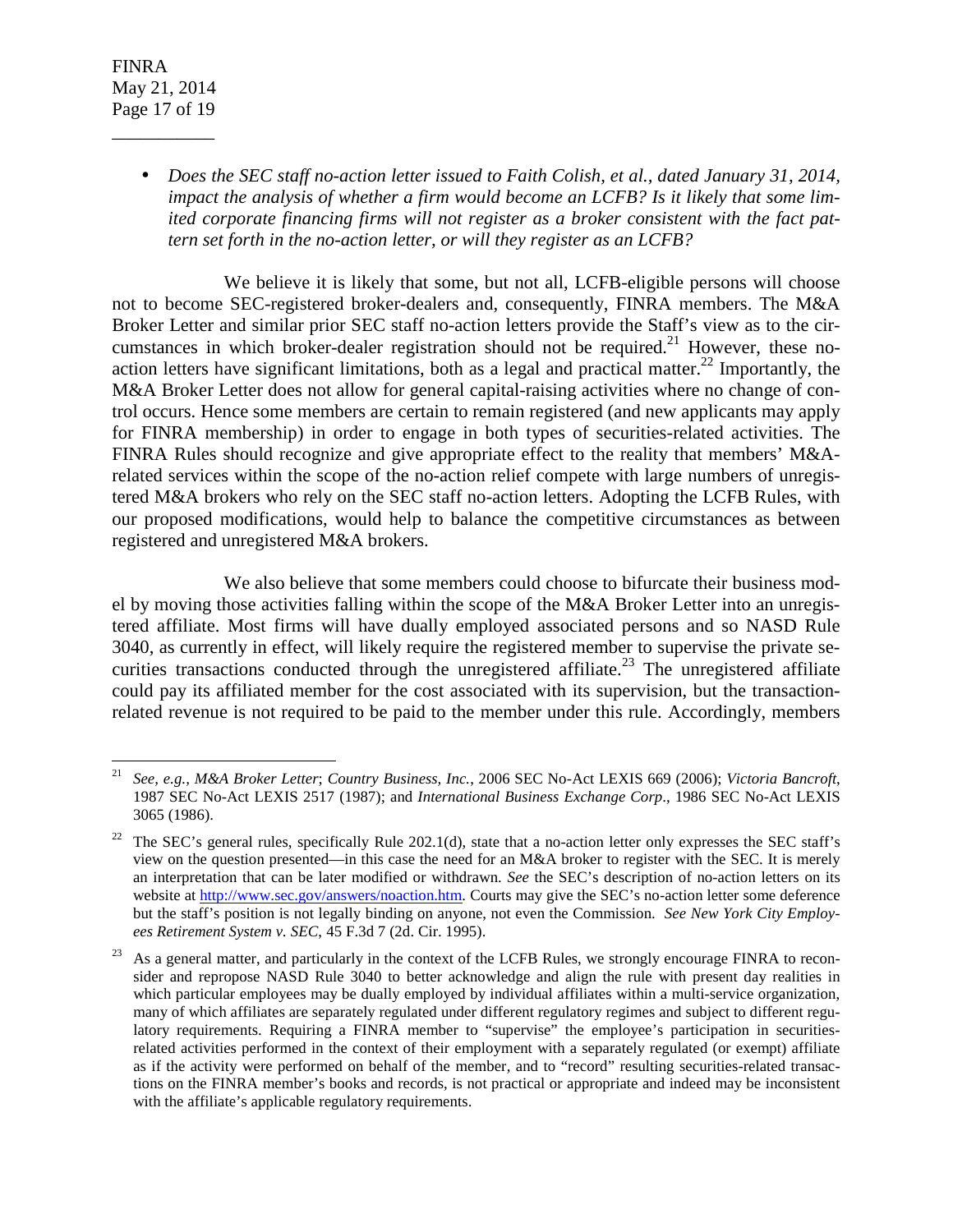FINRA May 21, 2014 Page 18 of 19

\_\_\_\_\_\_\_\_\_\_\_

are likely to find a significant cost-savings from bifurcating their M&A business with respect to privately held company transactions.

 We note that an important unresolved question about the M&A Broker Letter is whether a FINRA member could pay a referral fee to an unregistered M&A broker for transactions coming within the scope of that no-action letter. In 2009, FINRA proposed to replace NASD Rule 2420 with a new FINRA Rule 2040 that would, in essence, allow payments or sharing of compensation with unregistered persons when, based on SEC rule or guidance, brokerdealer registration would not be required. The modernization of NASD Rule 2420 is long overdue. NASD Rule 2420 was first written and adopted for entirely different purposes and a literal reading of the rule today barely hints at its current application, creating a compliance trap for the unwary. While the proposed FINRA Rule 2040 could itself be written far more clearly, its reproposal is strongly encouraged.

# **Conclusion**

 $\overline{a}$ 

 We greatly appreciate the opportunity to share our thoughts and comments on the Proposal. FINRA has taken an important step forward in modernizing its rules in light of the dramatic shift in the demographics of its members and in recognition of the pending revolution in issuer-direct capital raising activities facilitated by The Jumpstart Our Business Startups Act of 2012 ("JOBS Act"). The 2013 SEC report, *Capital Raising in the U.S.: An Analysis of Unreg*istered Offerings Using the Regulation  $\overline{D}$  Exemption, 2009-2012,<sup>24</sup> documents the leading edge of these impending changes. Notably, the report's Summary of Main Findings highlights, among other points, that: "Only 13% of Regulation D offerings since 2009 report using a financial intermediary (broker‐dealer or finder)". Neither this statistic nor the JOBS Act's innovations in general solicitation and crowdfunding bode well for the future revenues of FINRA's members, particularly smaller members who are still willing to undertake Regulation D private offerings. We are concerned that these developments may result in the further decline in FINRA small firm membership.

We believe that the Proposal is the first step in the right direction. We hope these comments will be helpful, both in consideration of the Proposal and in FINRA's retrospective rule review process. We are available to meet and discuss these matters with FINRA and to respond to any questions you may have. We greatly appreciate your consideration and look forward to future opportunities to provide further input.

<sup>&</sup>lt;sup>24</sup> Available on the SEC's website at  $\frac{http://www/sec.gov/divisions/riskfin/whitepapers/dera-unregistered-offerings$ reg-d.pdf